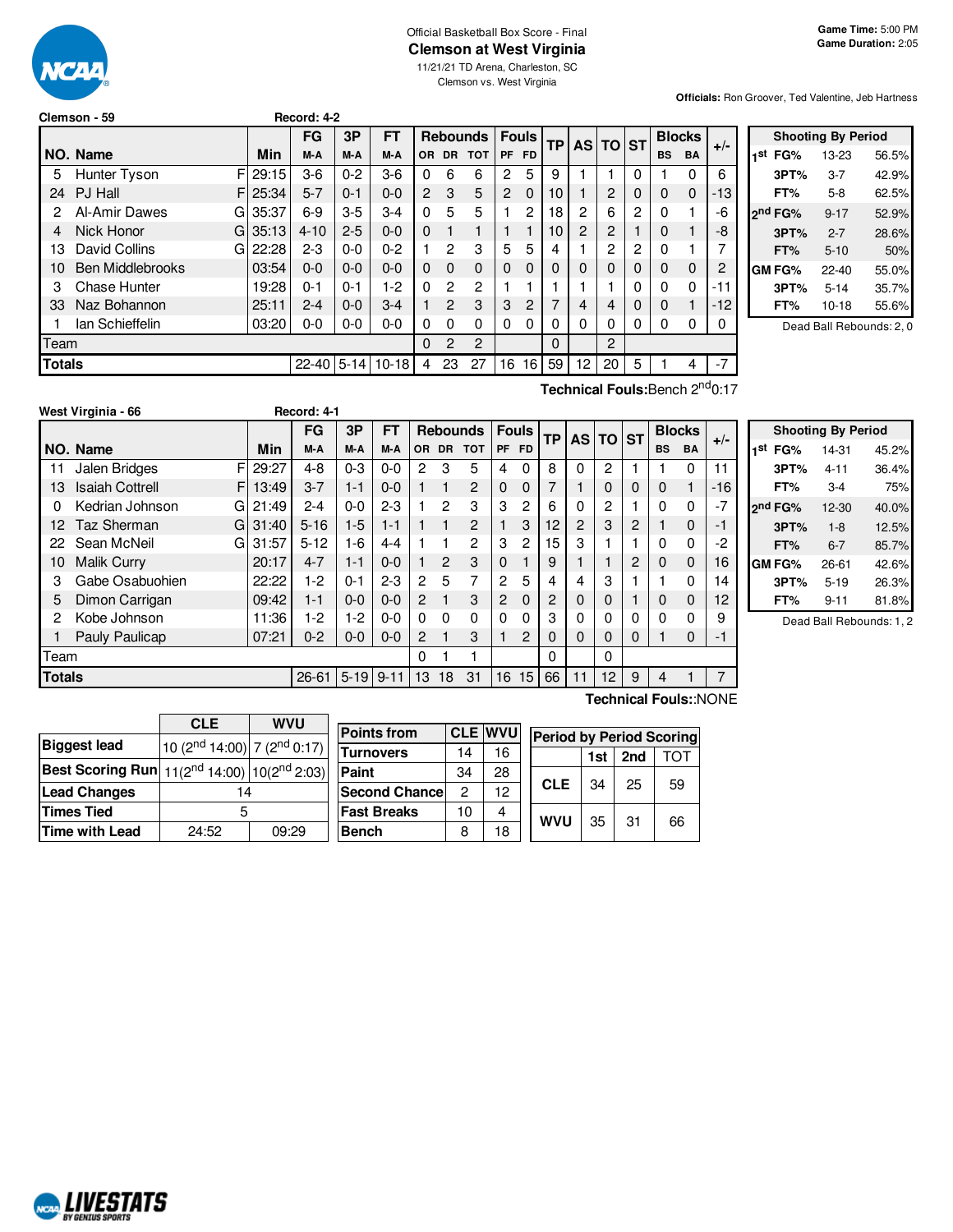

11/21/21 TD Arena, Charleston, SC Clemson vs. West Virginia

**Officials:** Ron Groover, Ted Valentine, Jeb Hartness

## **Period 1**

| <b>Quarter Starters:</b> |                                                                      |              |              |               |                                                        |                                                               |
|--------------------------|----------------------------------------------------------------------|--------------|--------------|---------------|--------------------------------------------------------|---------------------------------------------------------------|
| <b>WVU</b>               | 0 Johnson K                                                          | 11 Bridges J |              | 12 Sherman T  | 13 Cottrell I                                          | 22 McNeil S                                                   |
| <b>CLE</b>               | 2 Dawes A                                                            | 4 Honor N    |              | 5 Tyson H     | 13 Collins D                                           | 24 Hall P                                                     |
| <b>Game Time</b>         | <b>WVU</b>                                                           |              | <b>Score</b> | Diff          |                                                        | <b>CLE</b>                                                    |
| 20:00                    | 13 COTTRELL I jumpball lost                                          |              |              |               | 24 HALL P jumpball won                                 |                                                               |
| 19:41                    |                                                                      |              |              |               | 2 DAWES A turnover lost ball (1)                       |                                                               |
| 19:41                    | 0 JOHNSON K turnover bad pass (1)                                    |              |              |               | 2 DAWES A steal (1)                                    |                                                               |
| 19:34                    |                                                                      |              |              |               |                                                        | 24 HALL P 2pt FG from turnover in the paint, jump shot missed |
| 19:31                    | 13 COTTRELL I defensive rebound (1)                                  |              |              |               |                                                        |                                                               |
| 19:11                    | 22 MCNEIL S 3pt FG, jump shot missed                                 |              |              |               |                                                        |                                                               |
| 19:05                    | 11 BRIDGES J offensive rebound (1)                                   |              |              |               |                                                        |                                                               |
| 19:05                    | 11 BRIDGES J 2pt FG second chance in the paint, layup made<br>(2)    |              | $2 - 0$      | $\mathbf{2}$  |                                                        |                                                               |
| 18:51                    | 12 SHERMAN T steal (1)                                               |              |              |               | 2 DAWES A turnover bad pass (2)                        |                                                               |
| 18:43                    | 12 SHERMAN T turnover lost ball (1)                                  |              |              |               | 13 COLLINS D steal (1)                                 |                                                               |
| 18:38                    |                                                                      |              | $2 - 3$      | $-1$          | (3)                                                    | 4 HONOR N 3pt FG fast break from turnover, jump shot made     |
| 18:38                    |                                                                      |              |              |               | 2 DAWES A assist (1)                                   |                                                               |
| 18:28                    | 0 JOHNSON K turnover lost ball (2)                                   |              |              |               | 4 HONOR N steal (1)                                    |                                                               |
| 18:24                    |                                                                      |              | $2 - 5$      | -3            | made(5)                                                | 4 HONOR N 2pt FG fast break from turnover in the paint, layup |
| 18:03                    | 12 SHERMAN T 2pt FG outside the paint, jump shot missed              |              |              |               |                                                        |                                                               |
| 18:01                    |                                                                      |              |              |               | 5 TYSON H defensive rebound (1)                        |                                                               |
| 17:49                    |                                                                      |              | $2 - 8$      | -6            | 2 DAWES A 3pt FG, jump shot made (3)                   |                                                               |
| 17:49                    |                                                                      |              |              |               | 13 COLLINS D assist (1)                                |                                                               |
| 17:33                    | 0 JOHNSON K 2pt FG in the paint, layup missed                        |              |              |               |                                                        |                                                               |
| 17:30                    | 13 COTTRELL I offensive rebound (2)                                  |              |              |               |                                                        |                                                               |
| 17:29                    | 13 COTTRELL I 2pt FG second chance in the paint, jump shot<br>missed |              |              |               |                                                        |                                                               |
| 17:26                    |                                                                      |              |              |               | 2 DAWES A defensive rebound (1)                        |                                                               |
| 17:19                    |                                                                      |              | $2 - 10$     | -8            | 2 DAWES A 2pt FG in the paint, driving layup made (5)  |                                                               |
| 17:02                    | 13 COTTRELL I 3pt FG, jump shot made (3)                             |              | $5 - 10$     | -5            |                                                        |                                                               |
| 17:02                    | 22 MCNEIL S assist (1)                                               |              |              |               |                                                        |                                                               |
| 16:41                    |                                                                      |              | $5-13$       | -8            | 2 DAWES A 3pt FG, jump shot made (8)                   |                                                               |
| 16:41                    |                                                                      |              |              |               | 24 HALL P assist (1)                                   |                                                               |
| 16:14                    | 12 SHERMAN T 2pt FG outside the paint, jump shot made (2)            |              | $7 - 13$     | -6            |                                                        |                                                               |
| 15:57                    | 22 MCNEIL S foul shooting (1 - 1)                                    |              |              |               | 2 DAWES A foul drawn (1)                               |                                                               |
| 15:57                    |                                                                      |              |              | Timeout media |                                                        |                                                               |
| 15:57                    | 0 JOHNSON K substitution out                                         |              |              |               |                                                        |                                                               |
| 15:57                    | 10 CURRY M substitution in                                           |              |              |               |                                                        |                                                               |
| 15:57                    |                                                                      |              |              |               | 24 HALL P substitution out                             |                                                               |
| 15:57                    |                                                                      |              |              |               | 10 MIDDLEBROOKS B substitution in                      |                                                               |
| 15:57                    |                                                                      |              | $7 - 14$     | $-7$          | 2 DAWES A free throw 1 - 2 made (9)                    |                                                               |
| 15:57                    |                                                                      |              | $7 - 15$     | -8            | 2 DAWES A free throw 2 - 2 made (10)                   |                                                               |
| 15:37                    | 11 BRIDGES J 2pt FG outside the paint, jump shot made (4)            |              | $9 - 15$     | -6            |                                                        |                                                               |
| 15:37                    | 13 COTTRELL I assist (1)                                             |              |              |               |                                                        |                                                               |
| 15:19                    |                                                                      |              | $9 - 17$     | -8            | 2 DAWES A 2pt FG in the paint, driving layup made (12) |                                                               |
| 14:56                    | 12 SHERMAN T 2pt FG outside the paint, jump shot made (4)            |              | $11 - 17$    | -6            |                                                        |                                                               |

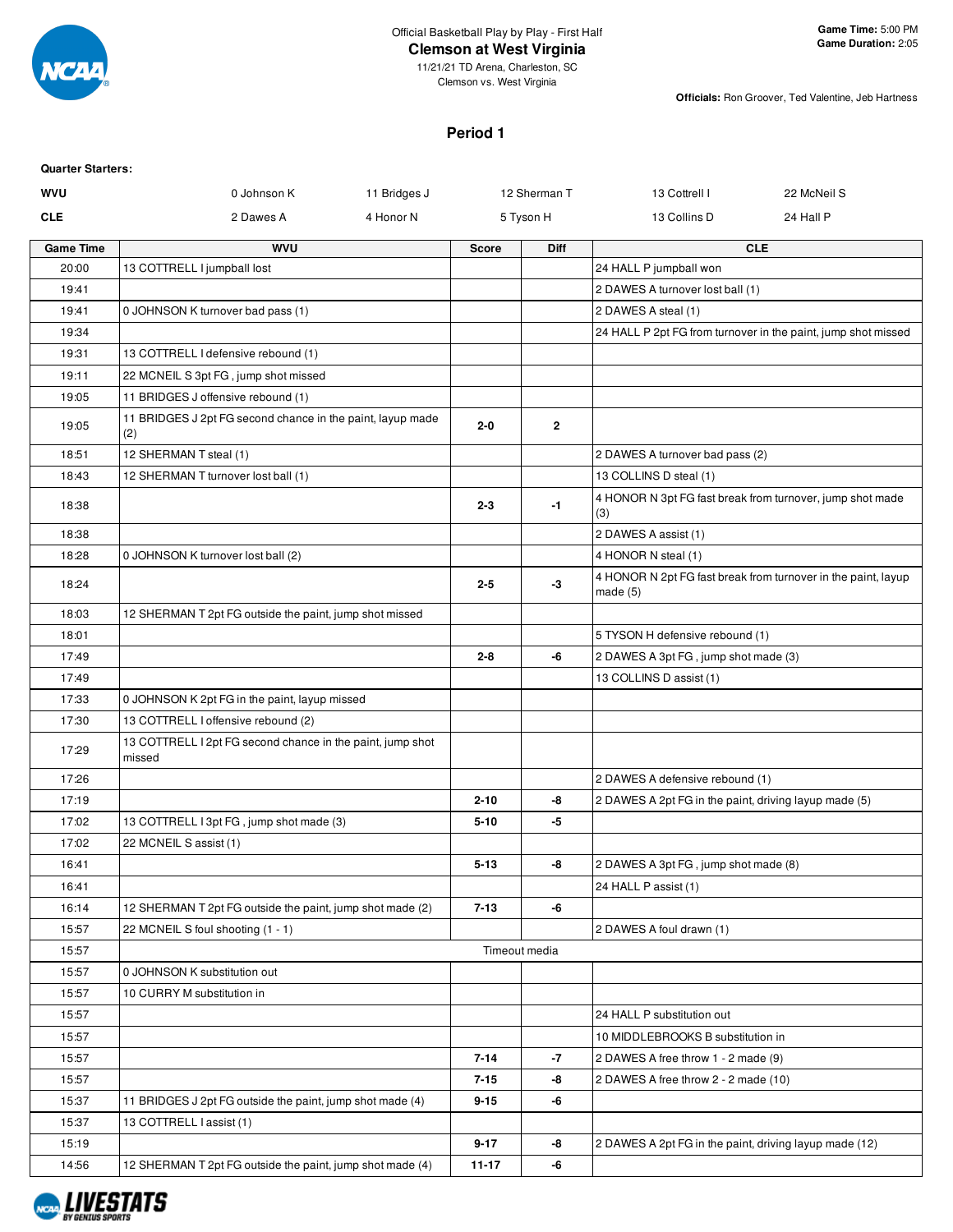

**Officials:** Ron Groover, Ted Valentine, Jeb Hartness

| <b>Game Time</b> | <b>WVU</b>                                                     | <b>Score</b> | <b>Diff</b>  | <b>CLE</b>                                                               |
|------------------|----------------------------------------------------------------|--------------|--------------|--------------------------------------------------------------------------|
| 14:56            | 12 SHERMAN T foul drawn (1)                                    |              |              | 13 COLLINS D foul shooting (1 - 1)                                       |
| 14:56            | 11 BRIDGES J substitution out                                  |              |              |                                                                          |
| 14:56            | 13 COTTRELL I substitution out                                 |              |              |                                                                          |
| 14:56            | 3 OSABUOHIEN G substitution in                                 |              |              |                                                                          |
| 14:56            | 5 CARRIGAN D substitution in                                   |              |              |                                                                          |
| 14:56            |                                                                |              |              | 13 COLLINS D substitution out                                            |
| 14:56            |                                                                |              |              | 3 HUNTER C substitution in                                               |
| 14:56            | 12 SHERMAN T free throw 1 - 1 made (5)                         | $12 - 17$    | -5           |                                                                          |
| 14:48            | 10 CURRY M steal (1)                                           |              |              | 4 HONOR N turnover bad pass (1)                                          |
| 14:48            | 10 CURRY M turnover out of bounds (1)                          |              |              |                                                                          |
| 14:43            |                                                                | $12 - 19$    | $-7$         | 5 TYSON H 2pt FG from turnover in the paint, driving layup<br>made $(2)$ |
| 14:20            | 22 MCNEIL S 3pt FG, jump shot missed                           |              |              |                                                                          |
| 14:17            |                                                                |              |              | 3 HUNTER C defensive rebound (1)                                         |
| 14:01            |                                                                |              |              | 3 HUNTER C 3pt FG, jump shot missed                                      |
| 13:57            | 5 CARRIGAN D defensive rebound (1)                             |              |              |                                                                          |
| 13:52            | 10 CURRY M foul drawn (1)                                      |              |              | 4 HONOR N foul personal (1 - 2)                                          |
| 13:52            | 12 SHERMAN T substitution out                                  |              |              |                                                                          |
| 13:52            | 2 JOHNSON K substitution in                                    |              |              |                                                                          |
| 13:52            |                                                                |              |              | 5 TYSON H substitution out                                               |
| 13:52            |                                                                |              |              | 10 MIDDLEBROOKS B substitution out                                       |
| 13:52            |                                                                |              |              | 24 HALL P substitution in                                                |
| 13:52            |                                                                |              |              | 33 BOHANNON N substitution in                                            |
| 13:37            | 2 JOHNSON K 3pt FG, jump shot missed                           |              |              |                                                                          |
| 13:34            |                                                                |              |              | 3 HUNTER C defensive rebound (2)                                         |
| 13:23            |                                                                |              |              | 24 HALL P 3pt FG, jump shot missed                                       |
| 13:20            | 10 CURRY M defensive rebound (1)                               |              |              |                                                                          |
| 12:56            | 3 OSABUOHIEN G 2pt FG in the paint, layup made (2)             | 14-19        | -5           |                                                                          |
| 12:56            | 3 OSABUOHIEN G foul drawn (1)                                  |              |              | 33 BOHANNON N foul shooting (1 - 3)                                      |
| 12:56            | 2 JOHNSON K substitution out                                   |              |              |                                                                          |
| 12:56            | 22 MCNEIL S substitution out                                   |              |              |                                                                          |
| 12:56            | 11 BRIDGES J substitution in                                   |              |              |                                                                          |
| 12:56            | 12 SHERMAN T substitution in                                   |              |              |                                                                          |
| 12:56            | 3 OSABUOHIEN G free throw 1 - 1 made (3)                       | $15-19$      | -4           |                                                                          |
| 12:47            |                                                                |              |              | 4 HONOR N turnover lost ball (2)                                         |
| 12:30            | 3 OSABUOHIEN G turnover bad pass (1)                           |              |              |                                                                          |
| 12:18            | 11 BRIDGES J steal (1)                                         |              |              | 2 DAWES A turnover bad pass (3)                                          |
| 12:14            | 11 BRIDGES J 2pt FG from turnover in the paint, dunk, made (6) | 17-19        | $-2$         |                                                                          |
| 11:57            |                                                                |              |              | 4 HONOR N 2pt FG in the paint, layup missed                              |
| 11:54            | 11 BRIDGES J defensive rebound (2)                             |              |              |                                                                          |
| 11:42            | 11 BRIDGES J 3pt FG, jump shot missed                          |              |              |                                                                          |
| 11:37            | 10 CURRY M offensive rebound (2)                               |              |              |                                                                          |
| 11:34            | 12 SHERMAN T 3pt FG second chance, jump shot made (8)          | 20-19        | $\mathbf{1}$ |                                                                          |
| 11:34            | 3 OSABUOHIEN G assist (1)                                      |              |              |                                                                          |
| 11:00            |                                                                |              |              | 4 HONOR N 2pt FG in the paint, jump shot missed                          |
| 10:57            |                                                                |              |              | 24 HALL P offensive rebound (1)                                          |
| 10:54            | 12 SHERMAN T steal (2)                                         |              |              | 33 BOHANNON N turnover bad pass (1)                                      |
| 10:39            | 3 OSABUOHIEN G 3pt FG from turnover, jump shot missed          |              |              |                                                                          |
| 10:36            |                                                                |              |              | 24 HALL P defensive rebound (2)                                          |

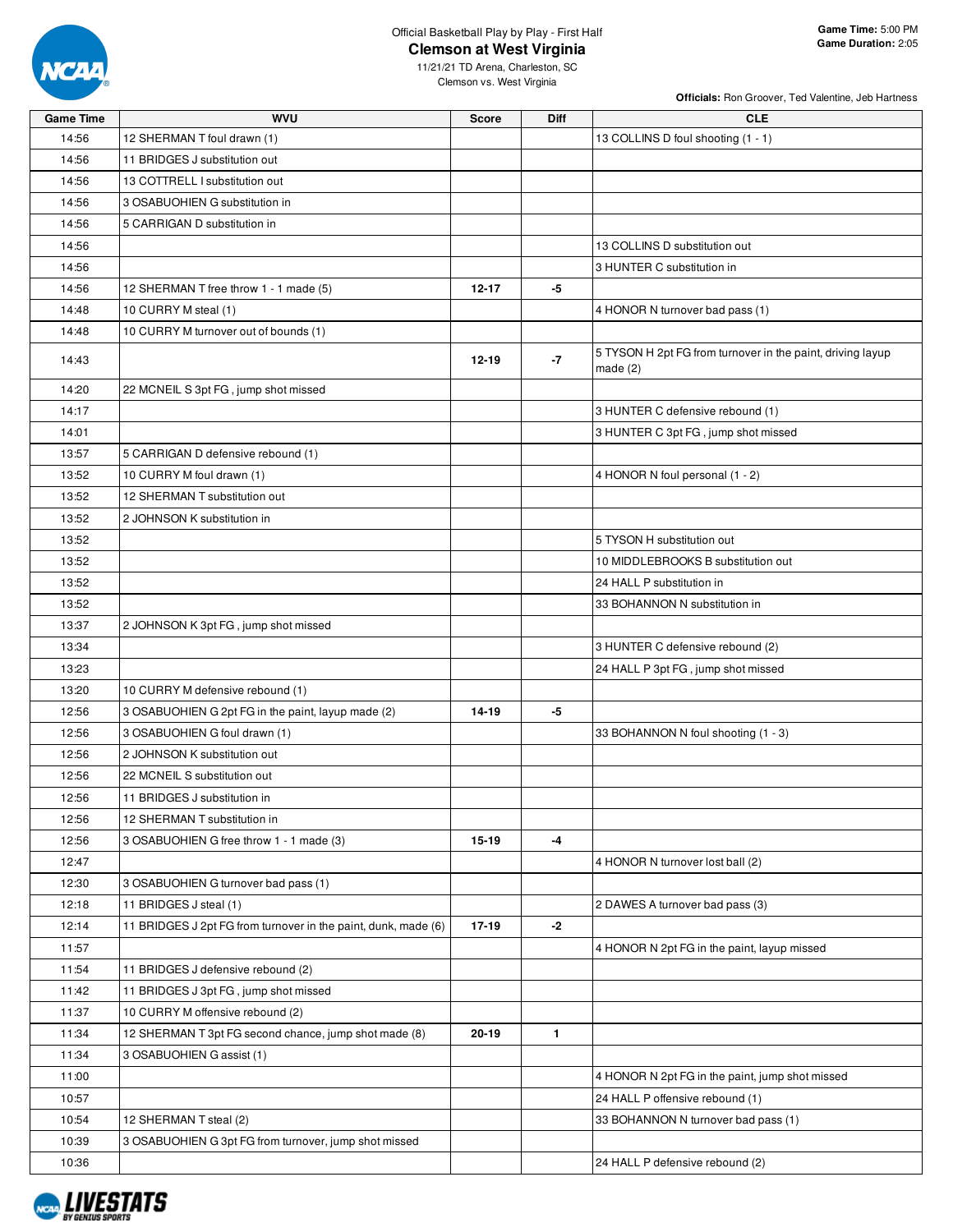

**Officials:** Ron Groover, Ted Valentine, Jeb Hartness

| <b>Game Time</b> | <b>WVU</b>                                                                        | <b>Score</b>  | Diff | <b>CLE</b>                                                                 |
|------------------|-----------------------------------------------------------------------------------|---------------|------|----------------------------------------------------------------------------|
| 10:15            |                                                                                   |               |      | 33 BOHANNON N 2pt FG in the paint, layup missed                            |
| 10:12            | 10 CURRY M defensive rebound (3)                                                  |               |      |                                                                            |
| 09:49            | 12 SHERMAN T 3pt FG, jump shot missed                                             |               |      |                                                                            |
| 09:46            |                                                                                   |               |      | 2 DAWES A defensive rebound (2)                                            |
| 09:39            | 5 CARRIGAN D foul shooting (1 - 2)                                                |               |      | 2 DAWES A foul drawn (2)                                                   |
| 09:39            |                                                                                   | Timeout media |      |                                                                            |
| 09:39            | 3 OSABUOHIEN G substitution out                                                   |               |      |                                                                            |
| 09:39            | 5 CARRIGAN D substitution out                                                     |               |      |                                                                            |
| 09:39            | 10 CURRY M substitution out                                                       |               |      |                                                                            |
| 09:39            | 0 JOHNSON K substitution in                                                       |               |      |                                                                            |
| 09:39            | 1 PAULICAP P substitution in                                                      |               |      |                                                                            |
| 09:39            | 22 MCNEIL S substitution in                                                       |               |      |                                                                            |
| 09:39            |                                                                                   |               |      | 4 HONOR N substitution out                                                 |
| 09:39            |                                                                                   |               |      | 24 HALL P substitution out                                                 |
| 09:39            |                                                                                   |               |      | 33 BOHANNON N substitution out                                             |
| 09:39            |                                                                                   |               |      | 5 TYSON H substitution in                                                  |
| 09:39            |                                                                                   |               |      | 10 MIDDLEBROOKS B substitution in                                          |
| 09:39            |                                                                                   |               |      | 13 COLLINS D substitution in                                               |
| 09:39            |                                                                                   | 20-20         | 0    | 2 DAWES A free throw 1 - 2 made (13)                                       |
| 09:39            |                                                                                   |               |      | 2 DAWES A free throw 2 - 2 missed                                          |
| 09:39            | 12 SHERMAN T defensive rebound (1)                                                |               |      |                                                                            |
| 09:14            | 22 MCNEIL S 2pt FG outside the paint, jump shot missed                            |               |      |                                                                            |
| 09:13            |                                                                                   |               |      | defensive rebound (8)                                                      |
| 08:53            |                                                                                   |               |      | 5 TYSON H 2pt FG outside the paint, jump shot missed                       |
| 08:50            | 22 MCNEIL S defensive rebound (1)                                                 |               |      |                                                                            |
| 08:26            | 12 SHERMAN T 2pt FG outside the paint, jump shot missed                           |               |      |                                                                            |
| 08:23            | 11 BRIDGES J offensive rebound (3)                                                |               |      |                                                                            |
| 08:12            | 12 SHERMAN T foul offensive (1 - 3)                                               |               |      | 13 COLLINS D foul drawn (1)                                                |
| 08:12            | 12 SHERMAN T turnover offensive (2)                                               |               |      |                                                                            |
| 08:12            |                                                                                   |               |      | 10 MIDDLEBROOKS B substitution out                                         |
| 08:12            |                                                                                   |               |      | 1 SCHIEFFELIN I substitution in                                            |
| 07:58            | 1 PAULICAP P foul drawn (1)                                                       |               |      | 3 HUNTER C foul offensive (1 - 4)                                          |
| 07:58            |                                                                                   |               |      | 3 HUNTER C turnover offensive (1)                                          |
| 07:58            |                                                                                   | Timeout media |      |                                                                            |
| 07:41            | 12 SHERMAN T 2pt FG from turnover outside the paint, jump<br>shot missed          |               |      |                                                                            |
| 07:39            | 1 PAULICAP P offensive rebound (1)                                                |               |      |                                                                            |
| 07:37            | 1 PAULICAP P 2pt FG from turnover second chance in the paint,<br>jump shot missed |               |      |                                                                            |
| 07:34            |                                                                                   |               |      | 5 TYSON H defensive rebound (2)                                            |
| 07:21            | 1 PAULICAP P foul shooting (1 - 4)                                                |               |      | 5 TYSON H foul drawn (1)                                                   |
| 07:21            |                                                                                   | 20-21         | $-1$ | 5 TYSON H free throw 1 - 2 made (3)                                        |
| 07:21            |                                                                                   |               |      | 5 TYSON H free throw 2 - 2 missed                                          |
| 07:19            | 0 JOHNSON K defensive rebound (1)                                                 |               |      |                                                                            |
| 07:02            | 11 BRIDGES J turnover bad pass (1)                                                |               |      | 2 DAWES A steal (2)                                                        |
| 06:58            |                                                                                   | 20-23         | $-3$ | 2 DAWES A 2pt FG fast break from turnover in the paint, layup<br>made (15) |
| 06:40            | 0 JOHNSON K 2pt FG in the paint, layup made (2)                                   | 22-23         | $-1$ |                                                                            |
| 06:28            | 1 PAULICAP P foul drawn (2)                                                       |               |      | 13 COLLINS D foul offensive (2 - 5)                                        |
| 06:28            |                                                                                   |               |      | 13 COLLINS D turnover offensive (1)                                        |

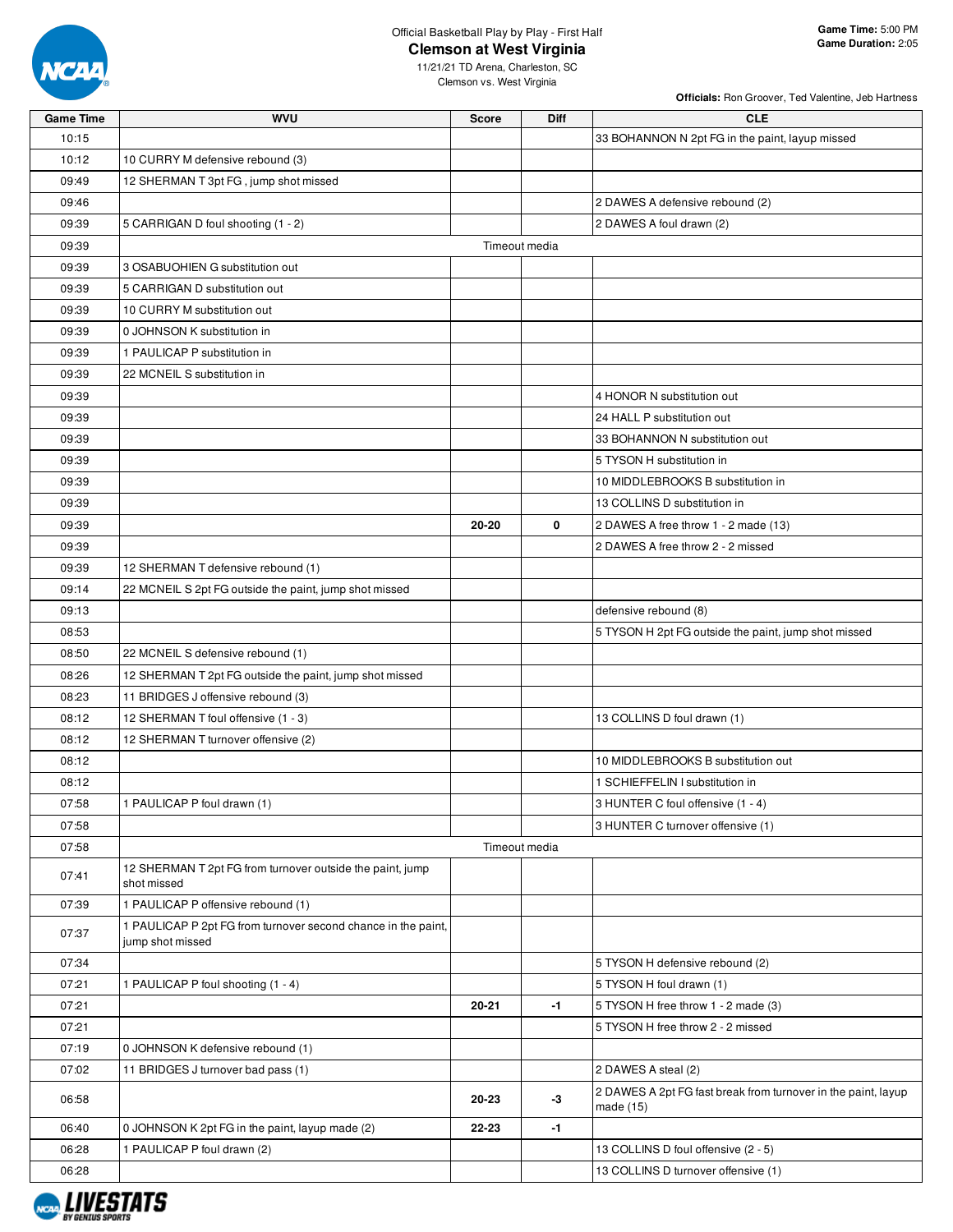

**Officials:** Ron Groover, Ted Valentine, Jeb Hartness

| <b>Game Time</b> | <b>WVU</b>                                                                  | <b>Score</b> | <b>Diff</b>    | <b>CLE</b>                                        |
|------------------|-----------------------------------------------------------------------------|--------------|----------------|---------------------------------------------------|
| 06:28            | 1 PAULICAP P substitution out                                               |              |                |                                                   |
| 06:28            | 13 COTTRELL I substitution in                                               |              |                |                                                   |
| 06:28            |                                                                             |              |                | 13 COLLINS D substitution out                     |
| 06:28            |                                                                             |              |                | 33 BOHANNON N substitution in                     |
| 06:12            | 0 JOHNSON K 2pt FG from turnover outside the paint, jump shot<br>made $(4)$ | 24-23        | $\mathbf{1}$   |                                                   |
| 06:12            | 12 SHERMAN T assist (1)                                                     |              |                |                                                   |
| 05:51            | 11 BRIDGES J foul shooting (1 - 5)                                          |              |                | 5 TYSON H foul drawn (2)                          |
| 05:51            |                                                                             | $24 - 24$    | 0              | 5 TYSON H free throw 1 - 2 made (4)               |
| 05:51            |                                                                             |              |                | 5 TYSON H free throw 2 - 2 missed                 |
| 05:50            | 11 BRIDGES J defensive rebound (4)                                          |              |                |                                                   |
| 05:36            | 13 COTTRELL I 2pt FG in the paint, jump shot made (5)                       | $26 - 24$    | $\overline{2}$ |                                                   |
| 05:36            | 12 SHERMAN T assist (2)                                                     |              |                |                                                   |
| 05:14            |                                                                             | 26-26        | 0              | 5 TYSON H 2pt FG in the paint, layup made (6)     |
| 05:14            |                                                                             |              |                | 3 HUNTER C assist (1)                             |
| 04:52            | 22 MCNEIL S foul drawn (1)                                                  |              |                | 2 DAWES A foul personal (1 - 6)                   |
| 04:52            | 11 BRIDGES J substitution out                                               |              |                |                                                   |
| 04:52            | 3 OSABUOHIEN G substitution in                                              |              |                |                                                   |
| 04:52            |                                                                             |              |                | 1 SCHIEFFELIN I substitution out                  |
| 04:52            |                                                                             |              |                | 2 DAWES A substitution out                        |
| 04:52            |                                                                             |              |                | 4 HONOR N substitution in                         |
| 04:52            |                                                                             |              |                | 24 HALL P substitution in                         |
| 04:40            | 12 SHERMAN T turnover bad pass (3)                                          |              |                |                                                   |
| 04:40            | 0 JOHNSON K substitution out                                                |              |                |                                                   |
| 04:40            | 10 CURRY M substitution in                                                  |              |                |                                                   |
| 04:23            | 3 OSABUOHIEN G steal (1)                                                    |              |                | 24 HALL P turnover lost ball (1)                  |
| 04:18            | 22 MCNEIL S 3pt FG from turnover, jump shot missed                          |              |                |                                                   |
| 04:14            |                                                                             |              |                | 5 TYSON H defensive rebound (3)                   |
| 04:06            |                                                                             | 26-28        | $-2$           | 4 HONOR N 2pt FG in the paint, layup made (7)     |
| 03:53            | 3 OSABUOHIEN G turnover lost ball (2)                                       |              |                |                                                   |
| 03:53            |                                                                             |              | Timeout media  |                                                   |
| 03:53            | 12 SHERMAN T substitution out                                               |              |                |                                                   |
| 03:53            | 2 JOHNSON K substitution in                                                 |              |                |                                                   |
| 03:33            |                                                                             |              |                | 5 TYSON H 3pt FG from turnover, jump shot missed  |
| 03:30            | 3 OSABUOHIEN G defensive rebound (1)                                        |              |                |                                                   |
| 03:10            | 2 JOHNSON K 3pt FG, jump shot made (3)                                      | 29-28        | 1              |                                                   |
| 03:10            | 10 CURRY M assist (1)                                                       |              |                |                                                   |
| 02:45            |                                                                             | 29-30        | $-1$           | 24 HALL P 2pt FG in the paint, jump shot made (2) |
| 02:45            |                                                                             |              |                | 33 BOHANNON N assist (1)                          |
| 02:17            | 13 COTTRELL I 2pt FG in the paint, layup blocked                            |              |                |                                                   |
| 02:17            |                                                                             |              |                | 5 TYSON H block (1)                               |
| 02:12            |                                                                             |              |                | 4 HONOR N defensive rebound (1)                   |
|                  |                                                                             |              |                |                                                   |
| 02:10            |                                                                             |              |                | 4 HONOR N 2pt FG in the paint, layup blocked      |
| 02:10            | 3 OSABUOHIEN G block (1)                                                    |              |                |                                                   |
| 02:06            | 3 OSABUOHIEN G defensive rebound (2)                                        |              |                |                                                   |
| 02:03            | 13 COTTRELL I 2pt FG outside the paint, jump shot missed                    |              |                |                                                   |
| 02:00            | 3 OSABUOHIEN G offensive rebound (3)                                        |              |                |                                                   |
| 02:00            | 3 OSABUOHIEN G foul drawn (2)                                               |              |                | 5 TYSON H foul shooting (1 - 7)                   |
| 02:00            | 3 OSABUOHIEN G free throw 1 - 2 missed                                      |              |                |                                                   |

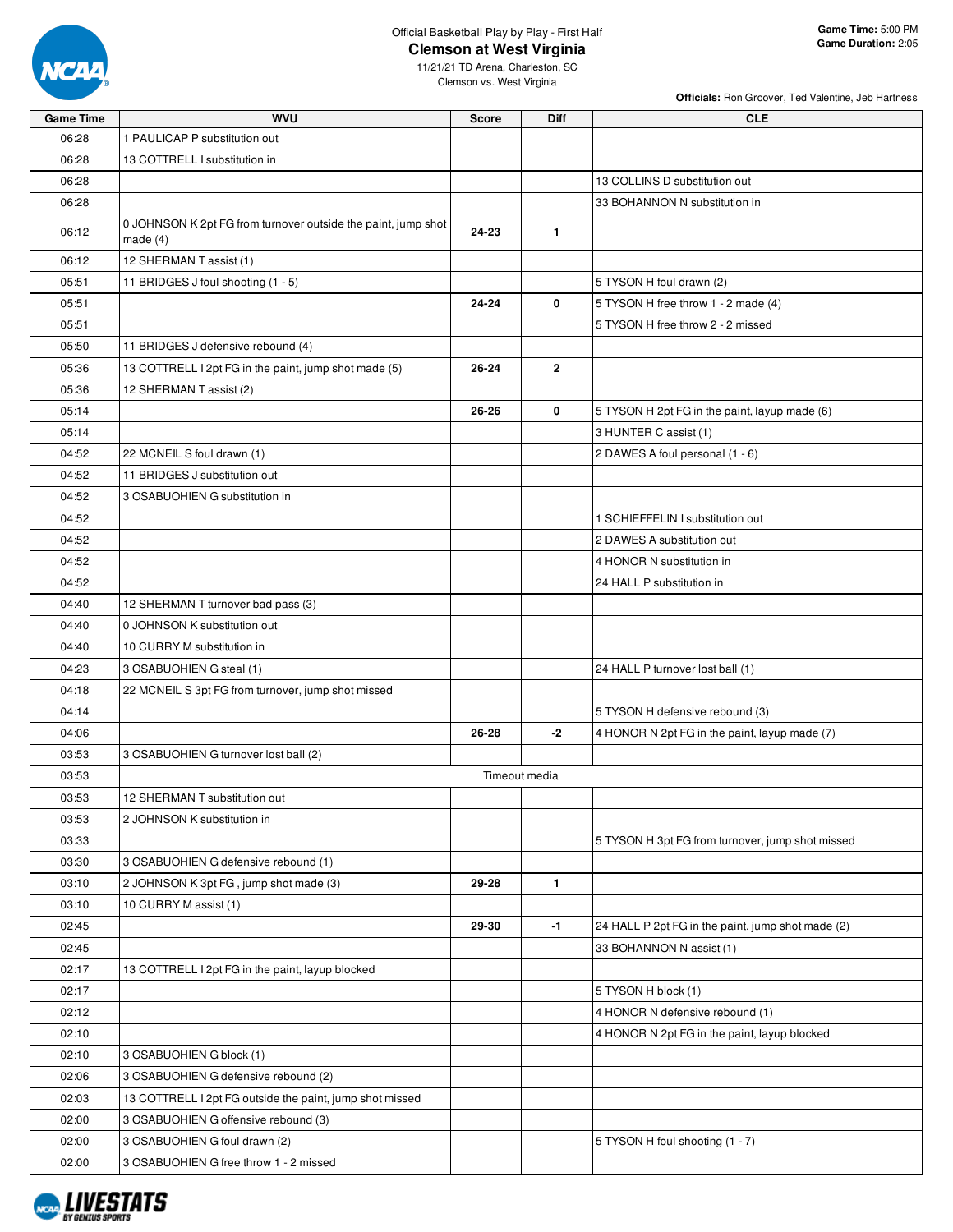

**Officials:** Ron Groover, Ted Valentine, Jeb Hartness

| <b>Game Time</b> | <b>WVU</b>                                                                   | <b>Score</b>         | <b>Diff</b>  | <b>CLE</b>                                        |  |  |  |  |  |  |
|------------------|------------------------------------------------------------------------------|----------------------|--------------|---------------------------------------------------|--|--|--|--|--|--|
| 02:00            | offensive dead ball rebound (1)                                              |                      |              |                                                   |  |  |  |  |  |  |
| 02:00            | 13 COTTRELL I substitution out                                               |                      |              |                                                   |  |  |  |  |  |  |
| 02:00            | 5 CARRIGAN D substitution in                                                 |                      |              |                                                   |  |  |  |  |  |  |
| 02:00            |                                                                              |                      |              | 3 HUNTER C substitution out                       |  |  |  |  |  |  |
| 02:00            |                                                                              |                      |              | 2 DAWES A substitution in                         |  |  |  |  |  |  |
| 02:00            | 3 OSABUOHIEN G free throw 2 - 2 made (4)                                     | 30-30                | 0            |                                                   |  |  |  |  |  |  |
| 01:45            |                                                                              | 30-32                | -2           | 24 HALL P 2pt FG in the paint, layup made (4)     |  |  |  |  |  |  |
| 01:45            |                                                                              |                      |              | 4 HONOR N assist (1)                              |  |  |  |  |  |  |
| 01:24            | 10 CURRY M 3pt FG, jump shot made (3)                                        | 33-32                | $\mathbf{1}$ |                                                   |  |  |  |  |  |  |
| 01:24            | 3 OSABUOHIEN G assist (2)                                                    |                      |              |                                                   |  |  |  |  |  |  |
| 01:05            | 5 CARRIGAN D steal (1)                                                       |                      |              | 2 DAWES A turnover bad pass (4)                   |  |  |  |  |  |  |
| 00:59            | 10 CURRY M 2pt FG fast break from turnover in the paint, layup<br>made $(5)$ | 35-32                | 3            |                                                   |  |  |  |  |  |  |
| 00:50            |                                                                              |                      |              | Timeout 30 Sec                                    |  |  |  |  |  |  |
| 00:50            | 5 CARRIGAN D substitution out                                                |                      |              |                                                   |  |  |  |  |  |  |
| 00:50            | 22 MCNEIL S substitution out                                                 |                      |              |                                                   |  |  |  |  |  |  |
| 00:50            | 0 JOHNSON K substitution in                                                  |                      |              |                                                   |  |  |  |  |  |  |
| 00:50            | 13 COTTRELL I substitution in                                                |                      |              |                                                   |  |  |  |  |  |  |
| 00:50            |                                                                              |                      |              | 33 BOHANNON N substitution out                    |  |  |  |  |  |  |
| 00:50            |                                                                              |                      |              | 13 COLLINS D substitution in                      |  |  |  |  |  |  |
| 00:41            | 3 OSABUOHIEN G foul personal (1 - 6)                                         |                      |              | 5 TYSON H foul drawn (3)                          |  |  |  |  |  |  |
| 00:40            |                                                                              |                      |              | 5 TYSON H 3pt FG, jump shot missed                |  |  |  |  |  |  |
| 00:36            | 0 JOHNSON K defensive rebound (2)                                            |                      |              |                                                   |  |  |  |  |  |  |
| 00:30            | Timeout 30 Sec                                                               |                      |              |                                                   |  |  |  |  |  |  |
| 00:30            | 0 JOHNSON K substitution out                                                 |                      |              |                                                   |  |  |  |  |  |  |
| 00:30            | 2 JOHNSON K substitution out                                                 |                      |              |                                                   |  |  |  |  |  |  |
| 00:30            | 3 OSABUOHIEN G substitution out                                              |                      |              |                                                   |  |  |  |  |  |  |
| 00:30            | 11 BRIDGES J substitution in                                                 |                      |              |                                                   |  |  |  |  |  |  |
| 00:30            | 12 SHERMAN T substitution in                                                 |                      |              |                                                   |  |  |  |  |  |  |
| 00:30            | 22 MCNEIL S substitution in                                                  |                      |              |                                                   |  |  |  |  |  |  |
| 00:30            |                                                                              |                      |              | 13 COLLINS D substitution out                     |  |  |  |  |  |  |
| 00:30            |                                                                              |                      |              | 33 BOHANNON N substitution in                     |  |  |  |  |  |  |
| 00:12            | 10 CURRY M 2pt FG outside the paint, jump shot missed                        |                      |              |                                                   |  |  |  |  |  |  |
| 00:08            |                                                                              |                      |              | 2 DAWES A defensive rebound (3)                   |  |  |  |  |  |  |
| 00:01            |                                                                              | 35-34                | $\mathbf{1}$ | 24 HALL P 2pt FG in the paint, jump shot made (6) |  |  |  |  |  |  |
| 00:01            |                                                                              |                      |              | 33 BOHANNON N assist (2)                          |  |  |  |  |  |  |
|                  |                                                                              | <b>END OF PERIOD</b> |              |                                                   |  |  |  |  |  |  |
|                  | <b>WVU 35-34 CLE</b>                                                         |                      |              |                                                   |  |  |  |  |  |  |

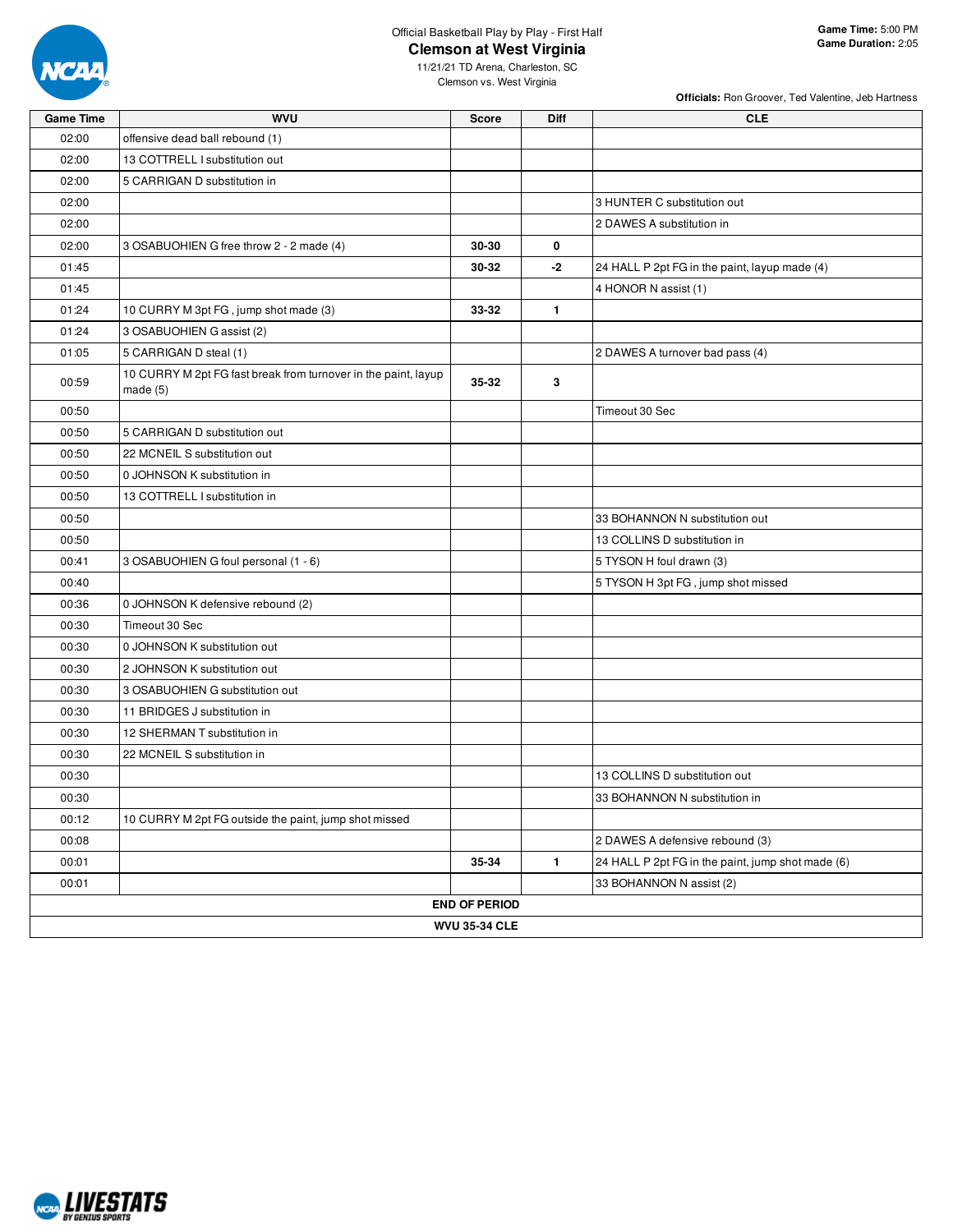

**Clemson - 34**

# Official Basketball Box Score - First Half **Clemson at West Virginia**

11/21/21 TD Arena, Charleston, SC Clemson vs. West Virginia

#### **Officials:** Ron Groover, Ted Valentine, Jeb Hartness

|               |                         |       | FG        | 3P      | FT      |           |           | <b>Rebounds</b> | <b>Fouls</b>   |           | TP | <b>AS</b>      | <b>TO</b>      | <b>ST</b> | <b>Blocks</b> |           | $+/-$ |
|---------------|-------------------------|-------|-----------|---------|---------|-----------|-----------|-----------------|----------------|-----------|----|----------------|----------------|-----------|---------------|-----------|-------|
|               | NO. Name                | Min   | M-A       | M-A     | M-A     | <b>OR</b> | <b>DR</b> | <b>TOT</b>      | <b>PF</b>      | <b>FD</b> |    |                |                |           | <b>BS</b>     | <b>BA</b> |       |
| 5             | F<br>Hunter Tyson       | 15:47 | $2 - 5$   | $0 - 2$ | $2 - 4$ | $\Omega$  | 3         | 3               |                | 3         | 6  | 0              | 0              | 0         |               | 0         | 7     |
| 24            | PJ Hall<br>F            | 13:08 | $3-5$     | $0 - 1$ | $0-0$   |           |           | $\overline{2}$  | 0              | $\Omega$  | 6  |                |                | 0         | $\mathbf 0$   | 0         | -3    |
| 2             | Al-Amir Dawes<br>G      | 17:08 | $5 - 5$   | $2-2$   | $3 - 4$ | $\Omega$  | 3         | 3               |                | 2         | 15 |                | 4              | 2         | 0             | 0         | $-2$  |
| 4             | Nick Honor<br>G         | 15:13 | $3-6$     | $1 - 1$ | $0 - 0$ | $\Omega$  |           |                 |                | 0         | 7  |                | $\overline{2}$ |           | 0             |           | $-2$  |
| 13            | David Collins<br>G      | 08:36 | $0 - 0$   | $0-0$   | $0-0$   | $\Omega$  | $\Omega$  | $\Omega$        | $\overline{c}$ |           | 0  |                |                |           | 0             | 0         | 8     |
| 10            | <b>Ben Middlebrooks</b> | 03:32 | $0 - 0$   | $0 - 0$ | $0 - 0$ | $\Omega$  | $\Omega$  | $\Omega$        | $\Omega$       | $\Omega$  | 0  | 0              | 0              | 0         | 0             | 0         | 2     |
| 3             | <b>Chase Hunter</b>     | 12:56 | $0 - 1$   | $0 - 1$ | $0-0$   | $\Omega$  | 2         | 2               |                | 0         | 0  |                |                | 0         | $\Omega$      | 0         | -5    |
| 33            | Naz Bohannon            | 10:20 | $0 - 1$   | $0-0$   | $0 - 0$ | $\Omega$  | $\Omega$  | $\Omega$        |                | 0         | 0  | $\overline{2}$ |                | 0         | $\Omega$      | 0         | $-10$ |
|               | lan Schieffelin         | 03:20 | $0 - 0$   | $0-0$   | $0-0$   | $\Omega$  | $\Omega$  | $\Omega$        | 0              | 0         | 0  | 0              | $\mathbf 0$    | 0         | 0             | 0         | 0     |
| Team          |                         |       |           |         |         | 0         |           |                 |                |           | 0  |                | 0              |           |               |           |       |
| <b>Totals</b> |                         |       | $13 - 23$ | $3 - 7$ | $5 - 8$ |           | 11        | 12              |                | 6         | 34 | 7              | 10             | 4         |               |           | -1    |

|     | <b>Shooting By Period</b> |           |       |  |  |  |  |  |  |  |  |
|-----|---------------------------|-----------|-------|--|--|--|--|--|--|--|--|
| 1st | FG%                       | 13-23     | 56.5% |  |  |  |  |  |  |  |  |
|     | 3PT%                      | $3 - 7$   | 42.9% |  |  |  |  |  |  |  |  |
|     | FT%                       | $5-8$     | 62.5% |  |  |  |  |  |  |  |  |
|     | GM FG%                    | $13 - 23$ | 56.5% |  |  |  |  |  |  |  |  |
|     | 3PT%                      | $3 - 7$   | 42.9% |  |  |  |  |  |  |  |  |
|     | FT%                       | $5-8$     | 62.5% |  |  |  |  |  |  |  |  |

Dead Ball Rebounds: 0, 0

**West Virginia - 35**

F 13:38  $F$  10:23 G 09:23  $G$  15:41 G 16:22 **NO.** Name Min **FG 3P FT Rebounds Fouls TP AS TO ST**  $\begin{bmatrix} \mathsf{FG} & \mathsf{3P} & \mathsf{FT} \\ \mathsf{M-A} & \mathsf{M-A} & \mathsf{OR} & \mathsf{DR} & \mathsf{TOT} \end{bmatrix}$   $\begin{bmatrix} \mathsf{FO} & \mathsf{FP} \\ \mathsf{PF} & \mathsf{FD} \end{bmatrix}$   $\begin{bmatrix} \mathsf{TS} & \mathsf{DT} \\ \mathsf{AS} & \mathsf{DT} \end{bmatrix}$   $\begin{bmatrix} \mathsf{BlockS} \\ \mathsf{BS} & \mathsf{BA} \end{bmatrix}$  +/-11 Jalen Bridges  $\begin{array}{c|cccccc} \text{F} & 13:38 & 3-4 & 0-1 & 0-0 & 2 & 2 & 4 & 1 & 0 & 6 & 0 & 1 & 1 & 0 & 0 & -3 \end{array}$ 13 Isaiah Cottrell F | 10:23 | 2-5 | 1-1 | 0-0 | 1 | 1 | 2 | 0 0 | 5 | 1 | 0 | 0 | 0 | 1 | -8 0 Kedrian Johnson G 09:23 | 2-3 | 0-0 | 0-0 | 0 2 | 2 | 0 0 | 4 | 0 | 2 | 0 | 0 0 | -7 12 Taz Sherman G| 15:41 | 3-7 | 1-2 | 1-1 | 0 1 1 | 1 | 1 | 8 | 2 | 3 | 2 | 0 0 | -6 22 Sean McNeil G | 16:22 | 0-4 | 0-3 | 0-0 | 0 1 1 | 1 1 | 0 | 1 | 0 | 0 | 0 0 | -5 10 Malik Curry 10:58 2-3 1-1 0-0 1 2 3 0 1 5 1 1 1 0 0 8 3 Gabe Osabuohien 09:39 1-2 0-1 2-3 1 2 3 1 2 4 2 2 1 1 0 10 5 Dimon Carrigan 06:26 0-0 0-0 0-0 0 1 1 1 0 0 0 0 1 0 0 11 2 Kobe Johnson 04:19 1-2 1-2 0-0 0 0 0 0 0 3 0 0 0 0 0 7 1 Pauly Paulicap | 03:11 | 0-1 | 0-0 | 0-0 | 1 0 1 | 1 2 | 0 | 0 | 0 | 0 | 0 | 0 | -2 Team 0 0 0 0 0 **Totals** 14-31 4-11 3-4 6 12 18 6 7 35 7 9 6 1 1 1

**Technical Fouls:**:NONE

|         | <b>Shooting By Period</b> |       |  |  |  |  |  |  |  |  |  |
|---------|---------------------------|-------|--|--|--|--|--|--|--|--|--|
| 1st FG% | 14-31                     | 45.2% |  |  |  |  |  |  |  |  |  |
| 3PT%    | $4 - 11$                  | 36.4% |  |  |  |  |  |  |  |  |  |
| FT%     | $3-4$                     | 75%   |  |  |  |  |  |  |  |  |  |
| GM FG%  | 14-31                     | 45.2% |  |  |  |  |  |  |  |  |  |
| 3PT%    | $4 - 11$                  | 36.4% |  |  |  |  |  |  |  |  |  |
| FT%     | $3-4$                     | 75.0% |  |  |  |  |  |  |  |  |  |

Dead Ball Rebounds: 1, 0

|                                                                                             | <b>CLE</b>                             | <b>WVU</b> |                       |    |                |                                 |     |     |     |
|---------------------------------------------------------------------------------------------|----------------------------------------|------------|-----------------------|----|----------------|---------------------------------|-----|-----|-----|
|                                                                                             |                                        |            | <b>Points from</b>    |    | <b>CLE WVU</b> | <b>Period by Period Scoring</b> |     |     |     |
| <b>Biggest lead</b>                                                                         | $8(1st17:19)$ 3 (1 <sup>st</sup> 0:59) |            | <b>Turnovers</b>      | 9  | 6              |                                 | 1st | 2nd | רס־ |
| Best Scoring Run $\vert$ 10(1 <sup>st</sup> 17:19) $\vert$ 8(1 <sup>st</sup> 11:34) $\vert$ |                                        |            | Paint                 | 20 | 12             |                                 |     |     |     |
| <b>Lead Changes</b>                                                                         |                                        |            | <b>Second Chancel</b> | 0  | 6              | <b>CLE</b>                      | 34  | 25  | 59  |
| <b>Times Tied</b>                                                                           |                                        |            | <b>Fast Breaks</b>    |    | 2              | <b>WVU</b>                      |     | 31  |     |
| Time with Lead                                                                              | 10:15                                  | 04:54      | <b>Bench</b>          |    | 12             |                                 | 35  |     | 66  |

**Technical Fouls:**:NONE

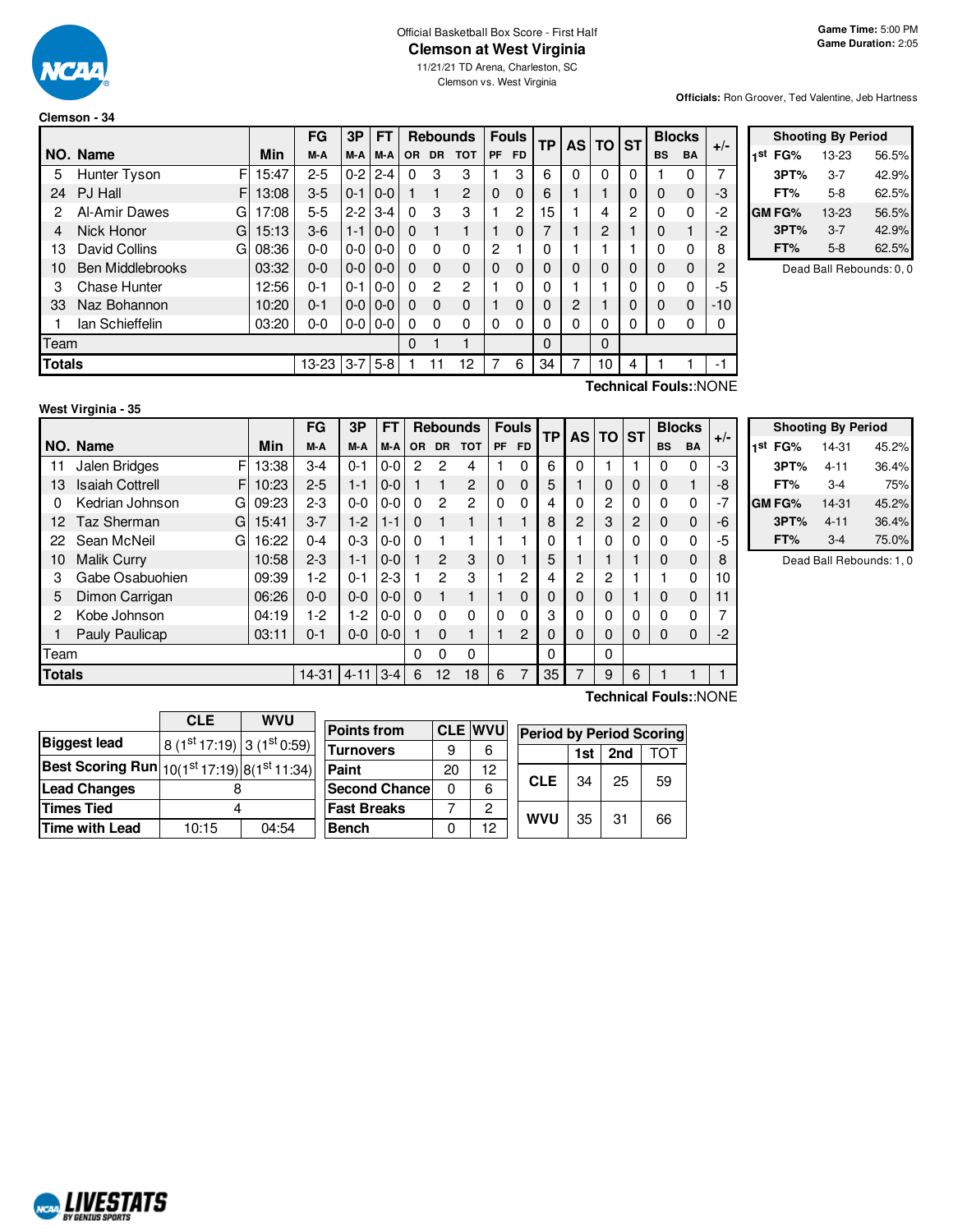

Clemson vs. West Virginia

**Officials:** Ron Groover, Ted Valentine, Jeb Hartness

# **Period 2**

| <b>Quarter Starters:</b> |                                                                                 |                |              |              |                                                           |             |
|--------------------------|---------------------------------------------------------------------------------|----------------|--------------|--------------|-----------------------------------------------------------|-------------|
| <b>WVU</b>               | 0 Johnson K                                                                     | 3 Osabuohien G |              | 11 Bridges J | 12 Sherman T                                              | 22 McNeil S |
| <b>CLE</b>               | 2 Dawes A                                                                       | 4 Honor N      |              | 5 Tyson H    | 13 Collins D                                              | 24 Hall P   |
| <b>Game Time</b>         | <b>WVU</b>                                                                      |                | <b>Score</b> | Diff         |                                                           | <b>CLE</b>  |
| 20:00                    | 10 CURRY M substitution out                                                     |                |              |              |                                                           |             |
| 20:00                    | 13 COTTRELL I substitution out                                                  |                |              |              |                                                           |             |
| 20:00                    | 0 JOHNSON K substitution in                                                     |                |              |              |                                                           |             |
| 20:00                    | 3 OSABUOHIEN G substitution in                                                  |                |              |              |                                                           |             |
| 20:00                    |                                                                                 |                |              |              | 33 BOHANNON N substitution out                            |             |
| 20:00                    |                                                                                 |                |              |              | 13 COLLINS D substitution in                              |             |
| 19:43                    |                                                                                 |                | 35-36        | $-1$         | 24 HALL P 2pt FG in the paint, jump shot made (8)         |             |
| 19:23                    | 12 SHERMAN T 2pt FG in the paint, layup made (10)                               |                | 37-36        | $\mathbf{1}$ |                                                           |             |
| 19:23                    | 22 MCNEIL S assist (2)                                                          |                |              |              |                                                           |             |
| 18:56                    |                                                                                 |                | 37-38        | $-1$         | 13 COLLINS D 2pt FG in the paint, layup made (2)          |             |
| 18:56                    | 22 MCNEIL S foul shooting (2 - 1)                                               |                |              |              | 13 COLLINS D foul drawn (2)                               |             |
| 18:56                    |                                                                                 |                |              |              | 24 HALL P substitution out                                |             |
| 18:56                    |                                                                                 |                |              |              | 10 MIDDLEBROOKS B substitution in                         |             |
| 18:55                    |                                                                                 |                |              |              | 13 COLLINS D free throw 1 - 1 missed                      |             |
| 18:54                    | 3 OSABUOHIEN G defensive rebound (4)                                            |                |              |              |                                                           |             |
| 18:37                    | 12 SHERMAN T 2pt FG in the paint, layup missed                                  |                |              |              |                                                           |             |
| 18:34                    |                                                                                 |                |              |              | 13 COLLINS D defensive rebound (1)                        |             |
| 18:34                    | 11 BRIDGES J foul personal (2 - 2)                                              |                |              |              | 13 COLLINS D foul drawn (3)                               |             |
| 18:34                    |                                                                                 |                |              |              | 10 MIDDLEBROOKS B substitution out                        |             |
| 18:34                    |                                                                                 |                |              |              | 24 HALL P substitution in                                 |             |
| 18:32                    | 3 OSABUOHIEN G foul drawn (3)                                                   |                |              |              | 5 TYSON H foul offensive (2 - 1)                          |             |
| 18:32                    |                                                                                 |                |              |              | 5 TYSON H turnover offensive (1)                          |             |
| 18:11                    | 11 BRIDGES J foul offensive (3 - 3)                                             |                |              |              | 5 TYSON H foul drawn (4)                                  |             |
| 18:11                    | 11 BRIDGES J turnover offensive (2)                                             |                |              |              |                                                           |             |
| 18:11                    | 11 BRIDGES J substitution out                                                   |                |              |              |                                                           |             |
| 18:11                    | 13 COTTRELL I substitution in                                                   |                |              |              |                                                           |             |
| 17:50                    | 22 MCNEIL S steal (1)                                                           |                |              |              | 24 HALL P turnover bad pass (2)                           |             |
| 17:43                    | 13 COTTRELL I 2pt FG fast break from turnover in the paint,<br>layup made $(7)$ |                | 39-38        | $\mathbf{1}$ |                                                           |             |
| 17:43                    | 22 MCNEIL S assist (3)                                                          |                |              |              |                                                           |             |
| 17:35                    | 0 JOHNSON K foul personal (1 - 4)                                               |                |              |              | 4 HONOR N foul drawn (1)                                  |             |
| 17:18                    | 0 JOHNSON K steal (1)                                                           |                |              |              | 13 COLLINS D turnover lost ball (2)                       |             |
| 17:13                    | 12 SHERMAN T 3pt FG from turnover, jump shot missed                             |                |              |              |                                                           |             |
| 17:09                    |                                                                                 |                |              |              | 13 COLLINS D defensive rebound (2)                        |             |
| 17:09                    | 0 JOHNSON K foul personal (2 - 5)                                               |                |              |              | 13 COLLINS D foul drawn (4)                               |             |
| 17:09                    |                                                                                 |                |              |              | 24 HALL P substitution out                                |             |
| 17:09                    |                                                                                 |                |              |              | 33 BOHANNON N substitution in                             |             |
| 16:47                    |                                                                                 |                | 39-40        | $-1$         | 5 TYSON H 2pt FG in the paint, layup made (8)             |             |
| 16:47                    |                                                                                 |                |              |              | 4 HONOR N assist (2)                                      |             |
| 16:26                    | 13 COTTRELL I 2pt FG in the paint, layup missed                                 |                |              |              |                                                           |             |
| 16:23                    | 3 OSABUOHIEN G offensive rebound (5)                                            |                |              |              |                                                           |             |
| 16:21                    | 3 OSABUOHIEN G turnover bad pass (3)                                            |                |              |              | 13 COLLINS D steal (2)                                    |             |
|                          |                                                                                 |                |              |              | 2 DAWES A 3pt FG fast break from turnover, jump shot made |             |
| 16:14                    |                                                                                 |                | 39-43        | $-4$         | (18)                                                      |             |

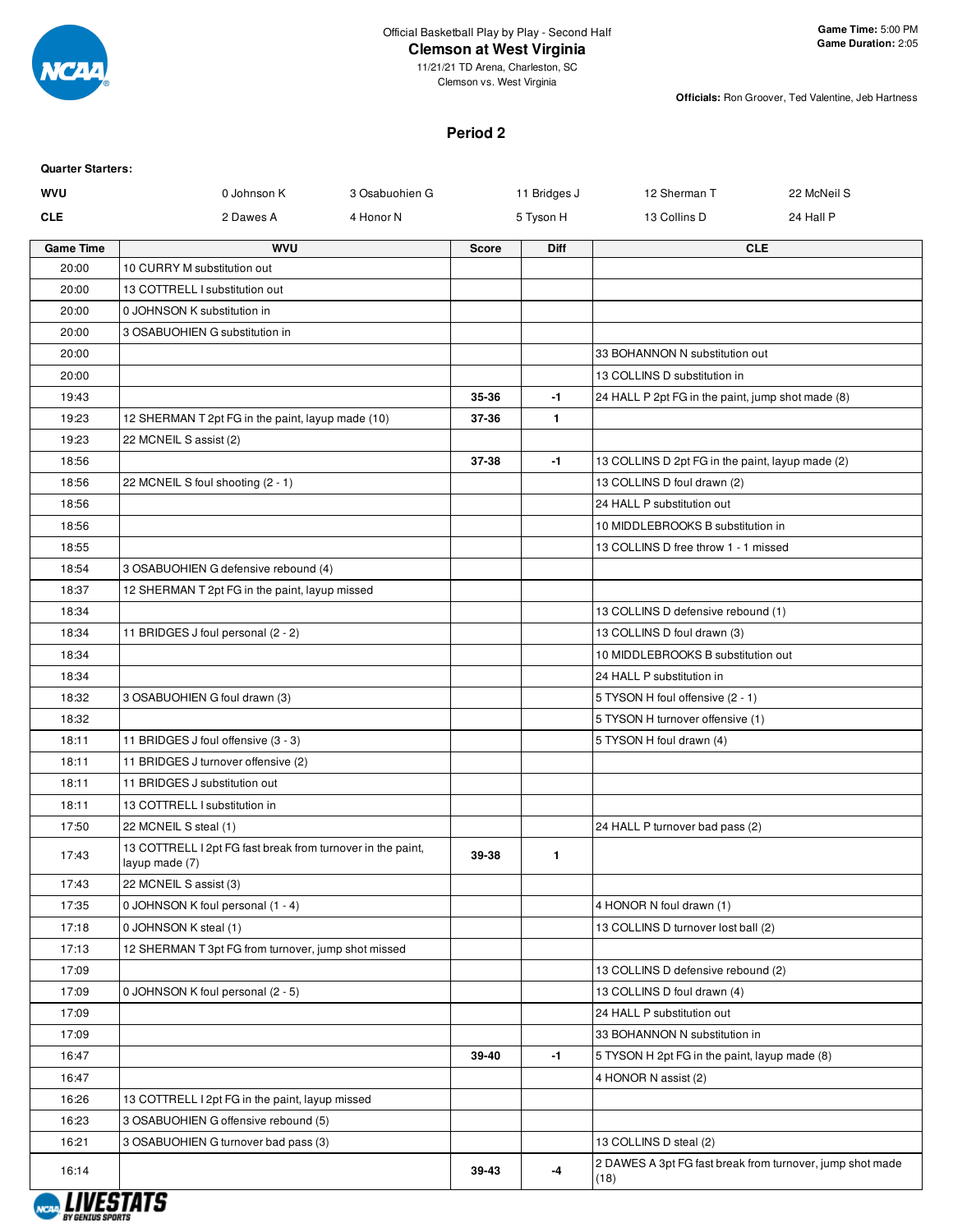

**Officials:** Ron Groover, Ted Valentine, Jeb Hartness

| <b>Game Time</b> | <b>WVU</b>                                                                      | <b>Score</b>  | <b>Diff</b>   | <b>CLE</b>                                       |
|------------------|---------------------------------------------------------------------------------|---------------|---------------|--------------------------------------------------|
| 16:14            |                                                                                 |               |               | 5 TYSON H assist (1)                             |
| 15:53            | 12 SHERMAN T 2pt FG in the paint, jump shot missed                              |               |               |                                                  |
| 15:51            |                                                                                 |               |               | 5 TYSON H defensive rebound (4)                  |
| 15:26            |                                                                                 | 39-45         | -6            | 13 COLLINS D 2pt FG in the paint, layup made (4) |
| 15:26            |                                                                                 |               |               | 33 BOHANNON N assist (3)                         |
| 14:58            | 22 MCNEIL S 3pt FG, jump shot missed                                            |               |               |                                                  |
| 14:55            |                                                                                 |               |               | 2 DAWES A defensive rebound (4)                  |
| 14:47            |                                                                                 | 39-48         | -9            | 4 HONOR N 3pt FG, jump shot made (10)            |
| 14:47            |                                                                                 |               |               | 2 DAWES A assist (2)                             |
| 14:45            | Timeout 30 Sec                                                                  |               |               |                                                  |
| 14:45            |                                                                                 |               | Timeout media |                                                  |
| 14:45            | 0 JOHNSON K substitution out                                                    |               |               |                                                  |
| 14:45            | 3 OSABUOHIEN G substitution out                                                 |               |               |                                                  |
| 14:45            | 13 COTTRELL I substitution out                                                  |               |               |                                                  |
| 14:45            | 22 MCNEIL S substitution out                                                    |               |               |                                                  |
| 14:45            | 1 PAULICAP P substitution in                                                    |               |               |                                                  |
| 14:45            | 2 JOHNSON K substitution in                                                     |               |               |                                                  |
| 14:45            | 5 CARRIGAN D substitution in                                                    |               |               |                                                  |
| 14:45            | 10 CURRY M substitution in                                                      |               |               |                                                  |
| 14:36            |                                                                                 | Timeout media |               |                                                  |
| 14:36            | 1 PAULICAP P substitution out                                                   |               |               |                                                  |
| 14:36            | 0 JOHNSON K substitution in                                                     |               |               |                                                  |
| 14:16            | 0 JOHNSON K 2pt FG outside the paint, jump shot missed                          |               |               |                                                  |
| 14:13            |                                                                                 |               |               | 33 BOHANNON N defensive rebound (1)              |
| 14:00            | 5 CARRIGAN D foul shooting (2 - 6)                                              |               |               | 5 TYSON H foul drawn (5)                         |
| 14:00            |                                                                                 |               |               | 5 TYSON H free throw 1 - 2 missed                |
| 14:00            |                                                                                 |               |               | offensive dead ball rebound (1)                  |
| 14:00            | 0 JOHNSON K substitution out                                                    |               |               |                                                  |
| 14:00            | 11 BRIDGES J substitution in                                                    |               |               |                                                  |
| 14:00            |                                                                                 | 39-49         | $-10$         | 5 TYSON H free throw 2 - 2 made (9)              |
| 13:40            | 10 CURRY M 2pt FG in the paint, layup missed                                    |               |               |                                                  |
| 13:38            | 5 CARRIGAN D offensive rebound (2)                                              |               |               |                                                  |
| 13:32            | 12 SHERMAN T foul drawn (2)                                                     |               |               | 13 COLLINS D foul personal (3 - 2)               |
| 13:32            |                                                                                 |               |               | 13 COLLINS D substitution out                    |
| 13:32            |                                                                                 |               |               | 24 HALL P substitution in                        |
| 13:20            | 12 SHERMAN T 2pt FG second chance outside the paint, jump<br>shot missed        |               |               |                                                  |
| 13:18            |                                                                                 |               |               | 5 TYSON H defensive rebound (5)                  |
| 12:50            |                                                                                 |               |               | 2 DAWES A 3pt FG, jump shot blocked              |
| 12:50            | 12 SHERMAN T block (1)                                                          |               |               |                                                  |
| 12:49            | defensive dead ball rebound (2)                                                 |               |               |                                                  |
| 12:28            | 12 SHERMAN T 3pt FG, jump shot missed                                           |               |               |                                                  |
| 12:24            |                                                                                 |               |               | 2 DAWES A defensive rebound (5)                  |
| 12:17            |                                                                                 |               |               | 2 DAWES A turnover lost ball (5)                 |
| 12:12            | 11 BRIDGES J 2pt FG from turnover in the paint, layup missed                    |               |               |                                                  |
| 12:08            | 5 CARRIGAN D offensive rebound (3)                                              |               |               |                                                  |
| 12:08            | 5 CARRIGAN D 2pt FG from turnover second chance in the<br>paint, layup made (2) | 41-49         | -8            |                                                  |
| 11:54            | 10 CURRY M steal (2)                                                            |               |               | 33 BOHANNON N turnover lost ball (2)             |
| 11:46            | 12 SHERMAN T 2pt FG from turnover in the paint, layup missed                    |               |               |                                                  |
|                  |                                                                                 |               |               |                                                  |

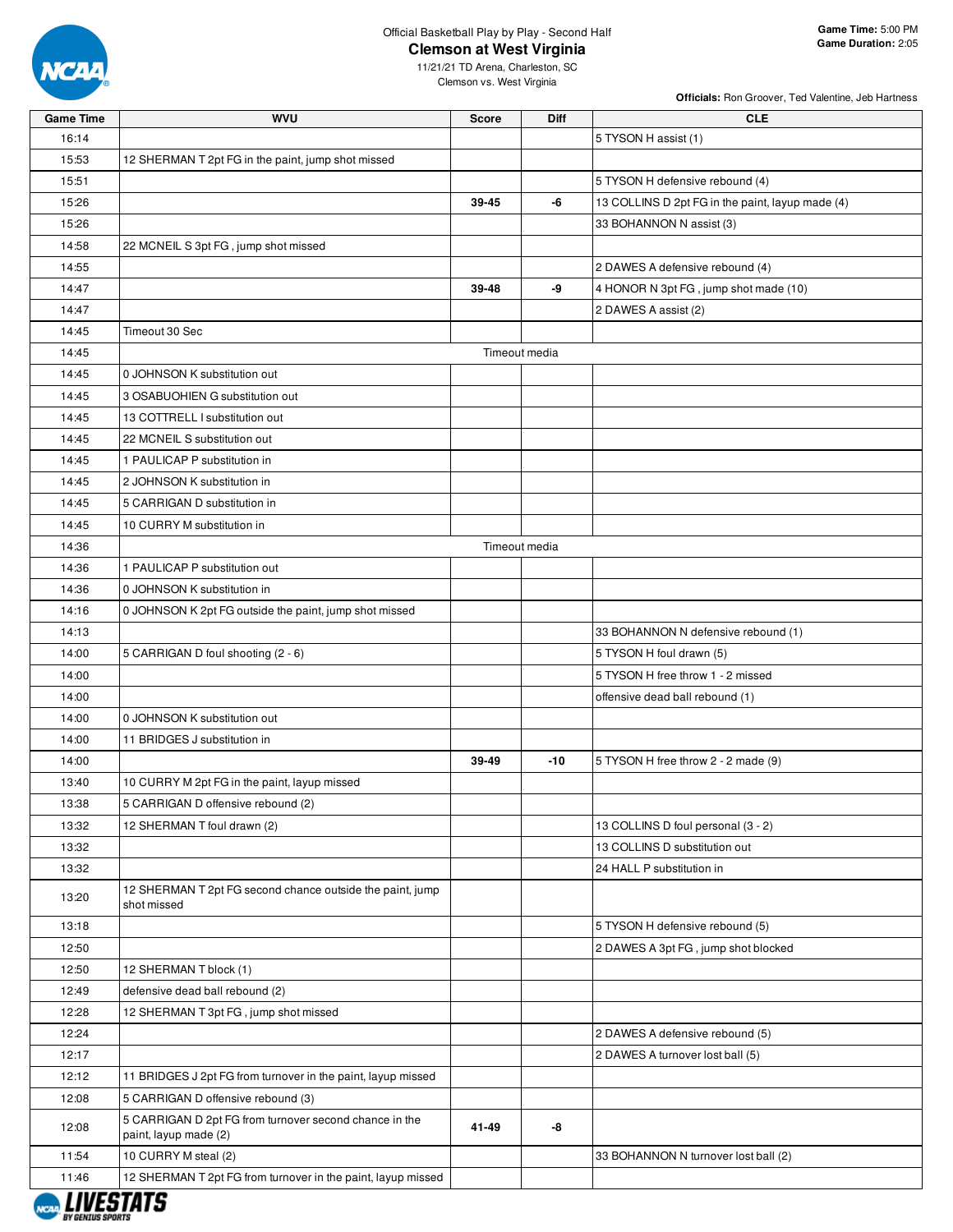

11/21/21 TD Arena, Charleston, SC Clemson vs. West Virginia

**Officials:** Ron Groover, Ted Valentine, Jeb Hartness

| <b>Game Time</b> | <b>WVU</b>                                                                  | <b>Score</b>  | Diff | <b>CLE</b>                                                            |
|------------------|-----------------------------------------------------------------------------|---------------|------|-----------------------------------------------------------------------|
| 11:44            |                                                                             |               |      | 5 TYSON H defensive rebound (6)                                       |
| 11:29            |                                                                             |               |      | 33 BOHANNON N turnover bad pass (3)                                   |
| 11:29            |                                                                             | Timeout media |      |                                                                       |
| 11:29            | 5 CARRIGAN D substitution out                                               |               |      |                                                                       |
| 11:29            | 12 SHERMAN T substitution out                                               |               |      |                                                                       |
| 11:29            | 1 PAULICAP P substitution in                                                |               |      |                                                                       |
| 11:29            | 22 MCNEIL S substitution in                                                 |               |      |                                                                       |
| 11:29            |                                                                             |               |      | 2 DAWES A substitution out                                            |
| 11:29            |                                                                             |               |      | 3 HUNTER C substitution in                                            |
| 11:03            | 11 BRIDGES J 3pt FG from turnover, jump shot missed                         |               |      |                                                                       |
| 11:02            |                                                                             |               |      | defensive rebound (21)                                                |
| 10:29            |                                                                             |               |      | turnover shot clock (17)                                              |
| 10:12            | 22 MCNEIL S 2pt FG from turnover outside the paint, jump shot<br>made $(2)$ | 43-49         | -6   |                                                                       |
| 09:58            | 22 MCNEIL S foul shooting (3 - 7)                                           |               |      | 3 HUNTER C foul drawn (1)                                             |
| 09:58            |                                                                             |               |      | 3 HUNTER C free throw 1 - 2 missed                                    |
| 09:58            |                                                                             |               |      | offensive dead ball rebound (2)                                       |
| 09:58            |                                                                             |               |      | 5 TYSON H substitution out                                            |
| 09:58            |                                                                             |               |      | 2 DAWES A substitution in                                             |
| 09:58            |                                                                             | 43-50         | $-7$ | 3 HUNTER C free throw 2 - 2 made (1)                                  |
| 09:33            | 10 CURRY M 2pt FG in the paint, jump shot missed                            |               |      |                                                                       |
| 09:30            | 1 PAULICAP P offensive rebound (2)                                          |               |      |                                                                       |
| 09:29            | 1 PAULICAP P 2pt FG second chance in the paint, layup missed                |               |      |                                                                       |
| 09:26            |                                                                             |               |      | 24 HALL P defensive rebound (3)                                       |
| 09:08            |                                                                             |               |      | 4 HONOR N 3pt FG, jump shot missed                                    |
| 09:05            |                                                                             |               |      | 24 HALL P offensive rebound (4)                                       |
| 09:01            |                                                                             |               |      | 33 BOHANNON N 2pt FG second chance in the paint, jump shot<br>blocked |
| 09:01            | 1 PAULICAP P block (1)                                                      |               |      |                                                                       |
| 08:58            | 1 PAULICAP P defensive rebound (3)                                          |               |      |                                                                       |
| 08:36            | 22 MCNEIL S turnover bad pass (1)                                           |               |      |                                                                       |
| 08:14            |                                                                             | 43-52         | -9   | 24 HALL P 2pt FG from turnover in the paint, layup made (10)          |
| 08:14            |                                                                             |               |      | 33 BOHANNON N assist (4)                                              |
| 08:00            | 10 CURRY M 2pt FG in the paint, layup made (7)                              | 45-52         | $-7$ |                                                                       |
| 07:29            |                                                                             |               |      | 2 DAWES A 3pt FG, jump shot missed                                    |
| 07:28            | defensive dead ball rebound (3)                                             |               |      |                                                                       |
| 07:28            |                                                                             | Timeout media |      |                                                                       |
| 07:28            | 1 PAULICAP P substitution out                                               |               |      |                                                                       |
| 07:28            | 2 JOHNSON K substitution out                                                |               |      |                                                                       |
| 07:28            | 10 CURRY M substitution out                                                 |               |      |                                                                       |
| 07:28            | 0 JOHNSON K substitution in                                                 |               |      |                                                                       |
| 07:28            | 3 OSABUOHIEN G substitution in                                              |               |      |                                                                       |
| 07:28            | 12 SHERMAN T substitution in                                                |               |      |                                                                       |
| 07:28            |                                                                             |               |      | 24 HALL P substitution out                                            |
| 07:28            |                                                                             |               |      | 13 COLLINS D substitution in                                          |
| 07:01            | 22 MCNEIL S 2pt FG in the paint, driving layup made (4)                     | 47-52         | $-5$ |                                                                       |
| 06:49            |                                                                             | 47-54         | $-7$ | 33 BOHANNON N 2pt FG in the paint, layup made (2)                     |
| 06:34            | 3 OSABUOHIEN G foul drawn (4)                                               |               |      | 33 BOHANNON N foul personal (2 - 3)                                   |
| 06:29            | 22 MCNEIL S 3pt FG, jump shot made (7)                                      | 50-54         | -4   |                                                                       |
| 06:29            | 3 OSABUOHIEN G assist (3)                                                   |               |      |                                                                       |
|                  | -----                                                                       |               |      |                                                                       |

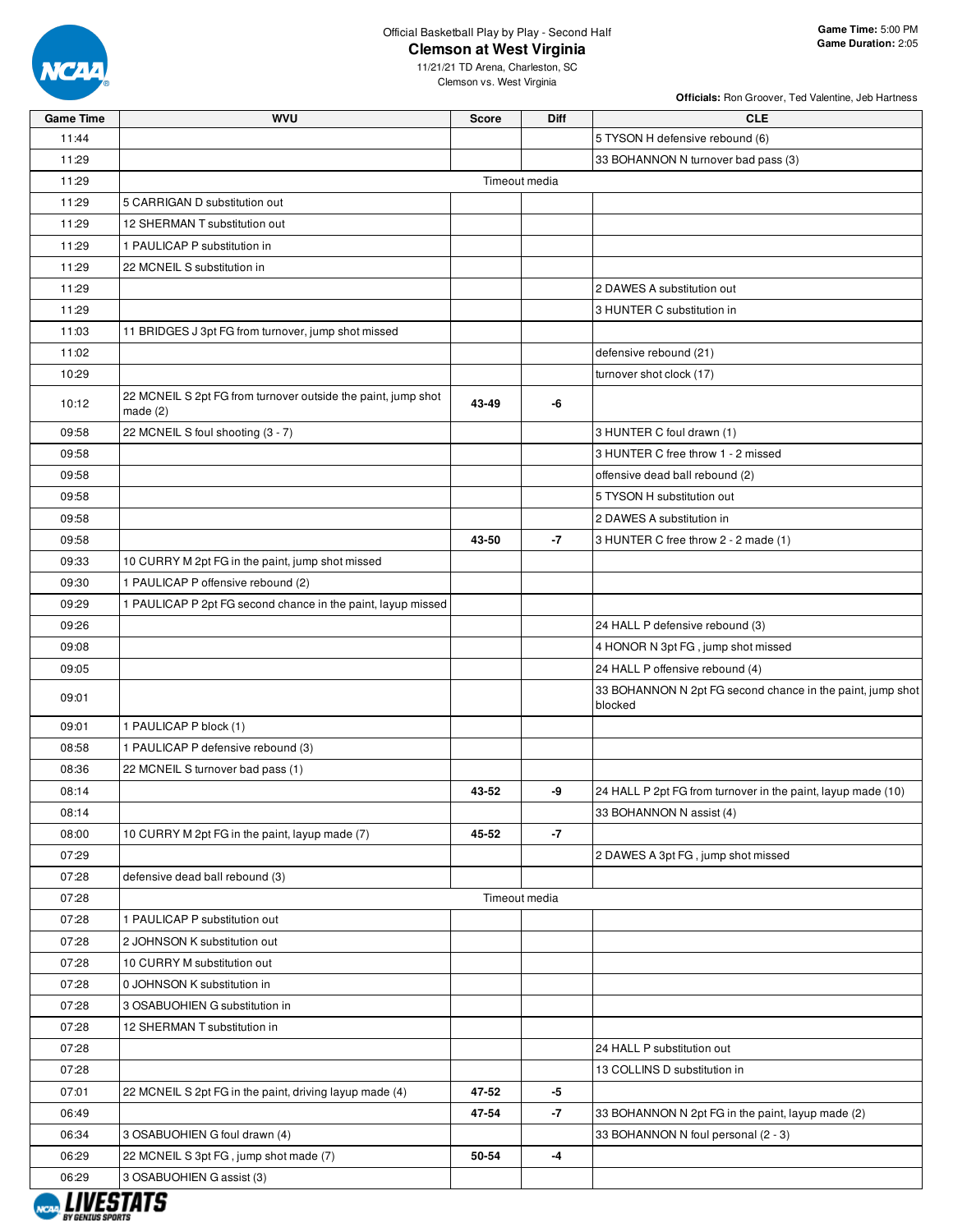

**Officials:** Ron Groover, Ted Valentine, Jeb Hartness

| <b>Game Time</b> | <b>WVU</b>                                                                            | <b>Score</b>  | Diff         | <b>CLE</b>                                                       |
|------------------|---------------------------------------------------------------------------------------|---------------|--------------|------------------------------------------------------------------|
| 05:50            |                                                                                       | 50-56         | -6           | 33 BOHANNON N 2pt FG in the paint, layup made (4)                |
| 05:25            | 22 MCNEIL S 2pt FG outside the paint, floating jump shot made<br>(9)                  | 52-56         | $-4$         |                                                                  |
| 05:01            | 12 SHERMAN T foul drawn (3)                                                           |               |              | 33 BOHANNON N foul offensive (3 - 4)                             |
| 05:01            |                                                                                       |               |              | 33 BOHANNON N turnover offensive (4)                             |
| 05:01            | 22 MCNEIL S substitution out                                                          |               |              |                                                                  |
| 05:01            | 10 CURRY M substitution in                                                            |               |              |                                                                  |
| 05:01            |                                                                                       |               |              | 3 HUNTER C substitution out                                      |
| 05:01            |                                                                                       |               |              | 5 TYSON H substitution in                                        |
| 04:50            | 11 BRIDGES J 2pt FG from turnover in the paint, layup made (8)                        | 54-56         | $-2$         |                                                                  |
| 04:50            | 3 OSABUOHIEN G assist (4)                                                             |               |              |                                                                  |
| 04:42            |                                                                                       |               |              | Timeout 30 Sec                                                   |
| 04:42            |                                                                                       |               |              | 33 BOHANNON N substitution out                                   |
| 04:42            |                                                                                       |               |              | 24 HALL P substitution in                                        |
| 04:33            |                                                                                       |               |              | 4 HONOR N 3pt FG, jump shot missed                               |
| 04:30            | 3 OSABUOHIEN G defensive rebound (6)                                                  |               |              |                                                                  |
| 04:11            | 12 SHERMAN T 3pt FG, jump shot missed                                                 |               |              |                                                                  |
| 04:08            | 0 JOHNSON K offensive rebound (3)                                                     |               |              |                                                                  |
| 03:52            | 3 OSABUOHIEN G foul drawn (5)                                                         |               |              | 24 HALL P foul personal (1 - 5)                                  |
| 03:52            |                                                                                       | Timeout media |              |                                                                  |
| 03:52            | 10 CURRY M substitution out                                                           |               |              |                                                                  |
| 03:52            | 22 MCNEIL S substitution in                                                           |               |              |                                                                  |
| 03:43            | 22 MCNEIL S 2pt FG second chance outside the paint, jump<br>shot made (11)            | 56-56         | 0            |                                                                  |
| 03:17            |                                                                                       |               |              | 2 DAWES A 2pt FG outside the paint, jump shot missed             |
| 03:14            |                                                                                       |               |              | 13 COLLINS D offensive rebound (3)                               |
| 03:12            |                                                                                       |               |              | 13 COLLINS D 2pt FG second chance in the paint, layup<br>blocked |
| 03:12            | 11 BRIDGES J block (1)                                                                |               |              |                                                                  |
| 03:11            | defensive rebound (27)                                                                |               |              |                                                                  |
| 02:55            | 0 JOHNSON K foul drawn (1)                                                            |               |              | 24 HALL P foul shooting (2 - 6)                                  |
| 02:55            | 0 JOHNSON K free throw 1 - 2 made (5)                                                 | 57-56         | 1            |                                                                  |
| 02:55            | 0 JOHNSON K free throw 2 - 2 made (6)                                                 | 58-56         | $\mathbf{2}$ |                                                                  |
| 02:24            |                                                                                       |               |              | turnover shot clock (19)                                         |
| 02:24            |                                                                                       |               |              | 5 TYSON H substitution out                                       |
| 02:24            |                                                                                       |               |              | 33 BOHANNON N substitution in                                    |
| 02:12            | 11 BRIDGES J 3pt FG from turnover, jump shot missed                                   |               |              |                                                                  |
| 02:09            | 22 MCNEIL S offensive rebound (2)                                                     |               |              |                                                                  |
| 02:08            | 22 MCNEIL S 2pt FG from turnover second chance outside the<br>paint, jump shot missed |               |              |                                                                  |
| 02:04            | 12 SHERMAN T offensive rebound (2)                                                    |               |              |                                                                  |
| 02:03            | 12 SHERMAN T 2pt FG from turnover second chance in the<br>paint, layup made (12)      | 60-56         | 4            |                                                                  |
| 01:48            |                                                                                       |               |              | 2 DAWES A turnover lost ball (6)                                 |
| 01:48            |                                                                                       |               |              | Timeout 30 Sec                                                   |
| 01:27            | 22 MCNEIL S 3pt FG from turnover, jump shot missed                                    |               |              |                                                                  |
| 01:23            |                                                                                       |               |              | 24 HALL P defensive rebound (5)                                  |
| 01:18            | 0 JOHNSON K foul personal (3 - 8)                                                     |               |              | 13 COLLINS D foul drawn (5)                                      |
| 01:18            |                                                                                       |               |              | 13 COLLINS D 1&1 free throw 1 missed                             |
| 01:17            | 3 OSABUOHIEN G defensive rebound (7)                                                  |               |              |                                                                  |
| 01:05            | 0 JOHNSON K foul drawn (2)                                                            |               |              | 13 COLLINS D foul personal (4 - 7)                               |

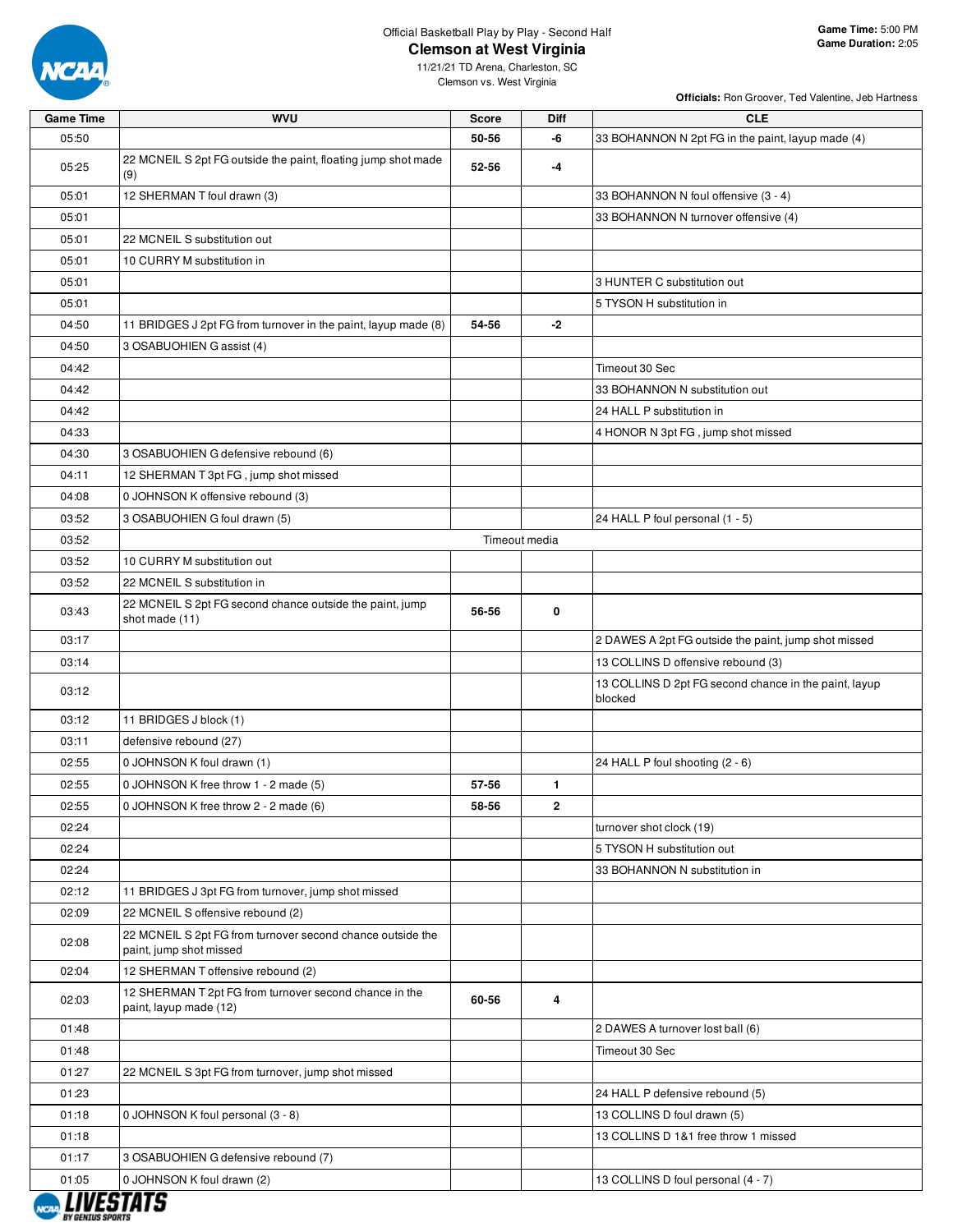

**Officials:** Ron Groover, Ted Valentine, Jeb Hartness

| <b>Game Time</b> | <b>WVU</b>                                     | <b>Score</b>         | <b>Diff</b>    | <b>CLE</b>                              |
|------------------|------------------------------------------------|----------------------|----------------|-----------------------------------------|
| 01:05            |                                                |                      |                | 24 HALL P substitution out              |
| 01:05            |                                                |                      |                | 5 TYSON H substitution in               |
| 01:05            | 0 JOHNSON K 1&1 free throw 1 missed            |                      |                |                                         |
| 01:03            |                                                |                      |                | 33 BOHANNON N defensive rebound (2)     |
| 00:53            | 3 OSABUOHIEN G foul shooting (2 - 9)           |                      |                | 33 BOHANNON N foul drawn (1)            |
| 00:53            |                                                | 60-57                | 3              | 33 BOHANNON N free throw 1 - 2 made (5) |
| 00:53            | 0 JOHNSON K substitution out                   |                      |                |                                         |
| 00:53            | 10 CURRY M substitution in                     |                      |                |                                         |
| 00:52            |                                                |                      |                | 33 BOHANNON N free throw 2 - 2 missed   |
| 00:52            | 11 BRIDGES J defensive rebound (5)             |                      |                |                                         |
| 00:27            | 10 CURRY M 2pt FG in the paint, layup made (9) | 62-57                | 5              |                                         |
| 00:19            |                                                |                      |                | 4 HONOR N 3pt FG, jump shot missed      |
| 00:19            |                                                |                      |                | 33 BOHANNON N offensive rebound (3)     |
| 00:17            | 11 BRIDGES J foul personal (4 - 10)            |                      |                | 33 BOHANNON N foul drawn (2)            |
| 00:17            |                                                |                      |                | foul bench class A technical (8)        |
| 00:17            | 22 MCNEIL S free throw 1 - 2 made (12)         | 63-57                | 6              |                                         |
| 00:17            | 22 MCNEIL S free throw 2 - 2 made (13)         | 64-57                | $\overline{7}$ |                                         |
| 00:16            |                                                | 64-58                | 6              | 33 BOHANNON N free throw 1 - 2 made (6) |
| 00:16            |                                                |                      |                | 5 TYSON H substitution out              |
| 00:16            |                                                |                      |                | 24 HALL P substitution in               |
| 00:16            |                                                | 64-59                | 5              | 33 BOHANNON N free throw 2 - 2 made (7) |
| 00:16            | Timeout 30 Sec                                 |                      |                |                                         |
| 00:06            | Timeout 30 Sec                                 |                      |                |                                         |
| 00:03            | 22 MCNEIL S foul drawn (2)                     |                      |                | 13 COLLINS D foul personal (5 - 9)      |
| 00:03            |                                                |                      |                | 13 COLLINS D substitution out           |
| 00:03            |                                                |                      |                | 3 HUNTER C substitution in              |
| 00:03            | 22 MCNEIL S 1&1 free throw 1 made (14)         | 65-59                | 6              |                                         |
| 00:03            | 22 MCNEIL S 1&1 free throw 2 made (15)         | 66-59                | $\overline{7}$ |                                         |
|                  |                                                | <b>END OF GAME</b>   |                |                                         |
|                  |                                                | <b>WVU 66-59 CLE</b> |                |                                         |

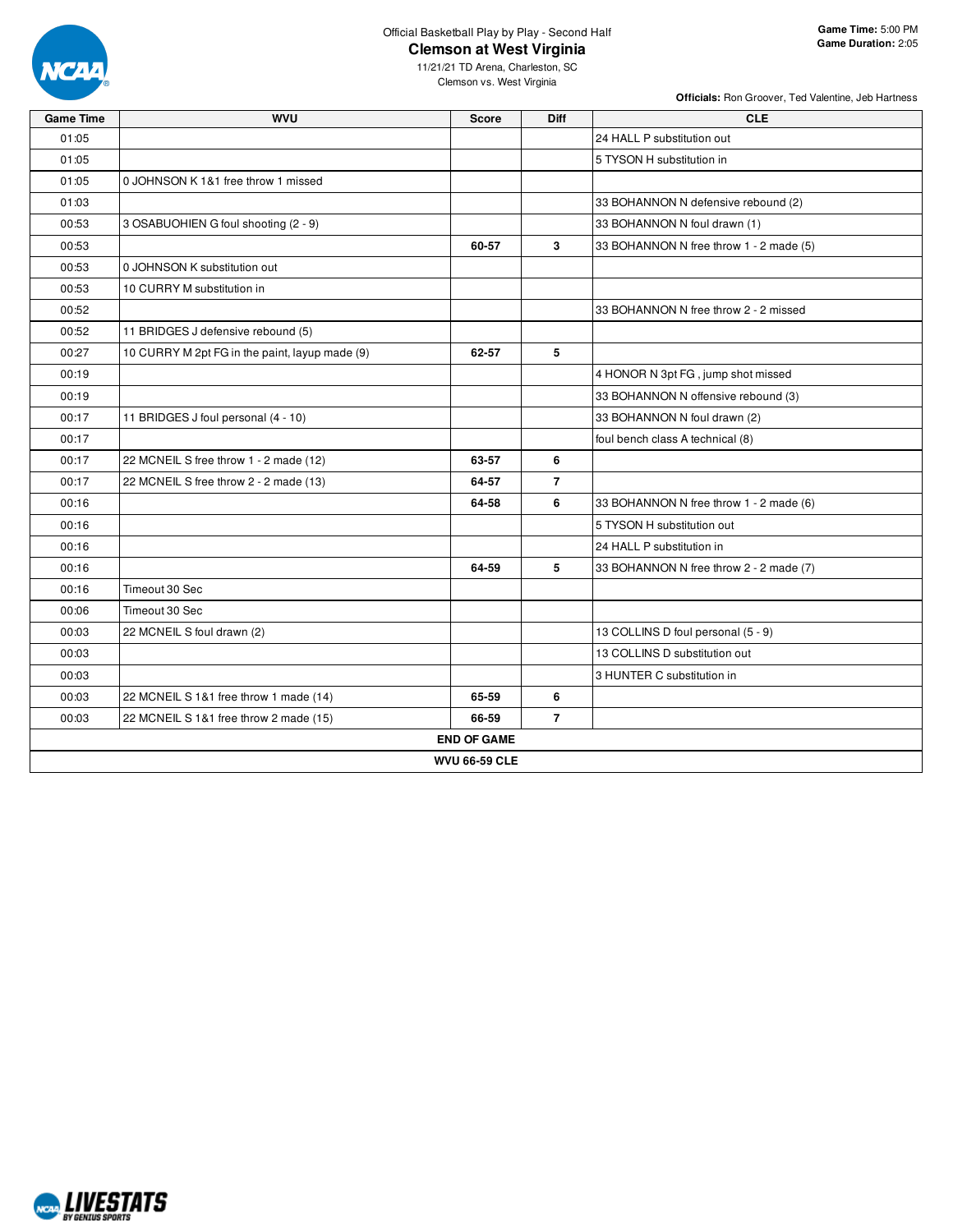

### Official Basketball Box Score - Second Half **Clemson at West Virginia**

11/21/21 TD Arena, Charleston, SC

Clemson vs. West Virginia

**Officials:** Ron Groover, Ted Valentine, Jeb Hartness

|               |                         |       | FG       | 3P      | FТ       |           |                | <b>Rebounds</b> |                | <b>Fouls</b> | ΤP       |   | AS TO ST |   |           | <b>Blocks</b> |       |
|---------------|-------------------------|-------|----------|---------|----------|-----------|----------------|-----------------|----------------|--------------|----------|---|----------|---|-----------|---------------|-------|
|               | NO. Name                | Min   | M-A      | M-A     | M-A      | <b>OR</b> | <b>DR</b>      | <b>TOT</b>      | <b>PF</b>      | FD.          |          |   |          |   | <b>BS</b> | <b>BA</b>     | $+/-$ |
| 5             | F<br>Hunter Tyson       | 13:28 | l - 1    | 0-0     | $1-2$    | 0         | 3              | 3               |                | 2            | 3        |   |          | 0 | $\Omega$  | 0             | $-1$  |
| 24            | PJ Hall<br>F            | 12:26 | $2 - 2$  | $0-0$   | $0 - 0$  |           | $\overline{2}$ | 3               | $\overline{c}$ | $\Omega$     | 4        | 0 |          | 0 | $\Omega$  | $\mathbf 0$   | $-10$ |
| 2             | Al-Amir Dawes<br>G      | 18:29 | l -4     | 1-3     | $0 - 0$  | $\Omega$  | 2              | 2               | $\Omega$       | 0            | 3        |   | 2        | 0 | 0         |               | -4    |
| 4             | Nick Honor<br>G         | 20:00 | 1-4      | $1 - 4$ | $0 - 0$  | $\Omega$  | $\Omega$       | $\Omega$        | $\Omega$       |              | 3        |   | 0        | 0 | $\Omega$  | 0             | -6    |
| 13            | David Collins<br>G      | 13:52 | $2 - 3$  | $0-0$   | $0 - 2$  |           | 2              | 3               | 3              | 4            | 4        | 0 |          |   | 0         |               | $-1$  |
| 10            | <b>Ben Middlebrooks</b> | 00:22 | $0 - 0$  | $0-0$   | $0 - 0$  | $\Omega$  | $\Omega$       | $\Omega$        | $\Omega$       | $\mathbf{0}$ | 0        | 0 | $\Omega$ | 0 | $\Omega$  | 0             |       |
| 33            | Naz Bohannon            | 14:51 | 2-3      | $0-0$   | 3-4      |           | 2              | 3               | 2              | 2            | 7        | っ | 3        | 0 | 0         |               | $-2$  |
| 3             | <b>Chase Hunter</b>     | 06:32 | $0 - 0$  | $0-0$   | $1-2$    | $\Omega$  | $\Omega$       | $\Omega$        | $\Omega$       |              |          | 0 | $\Omega$ | 0 | $\Omega$  | 0             | -6    |
| Team          |                         |       |          |         |          | 0         |                |                 |                |              | $\Omega$ |   | 2        |   |           |               |       |
| <b>Totals</b> |                         |       | $9 - 17$ | 2-7     | $5 - 10$ | 3         | 12             | 15              | 9              | 10           | 25       | 5 | 10       |   | 0         | 3             | $-6$  |

| <b>Shooting By Period</b> |          |       |  |  |  |  |  |  |  |  |
|---------------------------|----------|-------|--|--|--|--|--|--|--|--|
| <sub>2</sub> nd FG%       | $9 - 17$ | 52.9% |  |  |  |  |  |  |  |  |
| 3PT%                      | $2 - 7$  | 28.6% |  |  |  |  |  |  |  |  |
| FT%                       | $5 - 10$ | 50%   |  |  |  |  |  |  |  |  |
| <b>GM FG%</b>             | $9 - 17$ | 52.9% |  |  |  |  |  |  |  |  |
| 3PT%                      | $2 - 7$  | 28.6% |  |  |  |  |  |  |  |  |
| FT%                       | $5 - 10$ | 50.0% |  |  |  |  |  |  |  |  |

Dead Ball Rebounds: 2, 0

## **West Virginia - 31**

**Technical Fouls:**Bench 2<sup>nd</sup>0:17

|                       |                              |       | FG      | 3P      | FT      |           |           | <b>Rebounds</b> |           | <b>Fouls</b> | <b>TP</b> | <b>AS</b> | <b>TO</b> | <b>ST</b> | <b>Blocks</b> |             | $+/-$ |
|-----------------------|------------------------------|-------|---------|---------|---------|-----------|-----------|-----------------|-----------|--------------|-----------|-----------|-----------|-----------|---------------|-------------|-------|
|                       | NO. Name                     | Min   | M-A     | M-A     | M-A     | <b>OR</b> | <b>DR</b> | <b>TOT</b>      | <b>PF</b> | <b>FD</b>    |           |           |           |           | <b>BS</b>     | <b>BA</b>   |       |
| 11                    | F<br>Jalen Bridges           | 15:49 | 1-4     | $0-2$   | $0 - 0$ | 0         |           |                 | 3         | 0            | 2         | 0         |           | 0         |               | 0           | 14    |
| 13                    | <b>Isaiah Cottrell</b><br>F. | 03:26 | $1-2$   | $0-0$   | $0 - 0$ | $\Omega$  | $\Omega$  | $\Omega$        | 0         | 0            | 2         | 0         | 0         | 0         | 0             | $\mathbf 0$ | -8    |
| 0                     | Kedrian Johnson<br>G         | 12:26 | $0 - 1$ | $0-0$   | $2 - 3$ |           | $\Omega$  |                 | 3         | 2            | 2         | 0         | 0         |           | 0             | 0           |       |
| 12.                   | Taz Sherman<br>G             | 15:59 | $2-9$   | $0-3$   | $0 - 0$ |           | $\Omega$  |                 | 0         | 2            | 4         | 0         | 0         | 0         |               | $\mathbf 0$ | 5     |
| 22                    | Sean McNeil<br>G             | 15:35 | $5-8$   | $1-3$   | $4 - 4$ |           | $\Omega$  |                 | 2         |              | 15        | 2         |           |           | 0             | 0           | 3     |
| 3                     | Gabe Osabuohien              | 12:43 | $0 - 0$ | $0-0$   | $0 - 0$ |           | 3         | 4               |           | 3            | 0         | 2         |           | 0         | 0             | $\mathbf 0$ | 4     |
|                       | Pauly Paulicap               | 04:10 | $0 - 1$ | $0-0$   | $0 - 0$ |           |           | $\overline{c}$  | 0         | 0            | 0         | 0         | 0         | 0         |               | $\Omega$    |       |
| 2                     | Kobe Johnson                 | 07:17 | $0 - 0$ | $0-0$   | $0 - 0$ | $\Omega$  | $\Omega$  | $\Omega$        | 0         | 0            | 0         | 0         | 0         | 0         | 0             | $\mathbf 0$ | 2     |
| 5                     | Dimon Carrigan               | 03:16 | $1 - 1$ | $0-0$   | $0 - 0$ | 2         | $\Omega$  | $\overline{c}$  |           | 0            | 2         | 0         | 0         | 0         | 0             | 0           |       |
| 10                    | <b>Malik Curry</b>           | 09:19 | $2 - 4$ | $0-0$   | $0 - 0$ | $\Omega$  | $\Omega$  | $\Omega$        | 0         | 0            | 4         | $\Omega$  | 0         |           | 0             | $\mathbf 0$ | 8     |
| Team                  |                              |       |         |         |         | 0         |           |                 |           |              | 0         |           | 0         |           |               |             |       |
| <b>Totals</b>         |                              |       | 12-30   | $1 - 8$ | $6 - 7$ | 7         | 6         | 13              | 10        | 8            | 31        | 4         | 3         | 3         | 3             | 0           | 6     |
| Technical Fouls::NONE |                              |       |         |         |         |           |           |                 |           |              |           |           |           |           |               |             |       |

|                     | <b>Shooting By Period</b> |       |
|---------------------|---------------------------|-------|
| 2 <sup>nd</sup> FG% | 12-30                     | 40.0% |
| 3PT%                | $1-8$                     | 12.5% |
| FT%                 | 6-7                       | 85.7% |
| GM FG%              | $12 - 30$                 | 40.0% |
| 3PT%                | $1 - 8$                   | 12.5% |
| FT%                 | 6-7                       | 85.7% |

Dead Ball Rebounds: 0, 2

|                                                                  | <b>CLE</b>                                          | <b>WVU</b> |                       |                |                |                                 |     |     |     |
|------------------------------------------------------------------|-----------------------------------------------------|------------|-----------------------|----------------|----------------|---------------------------------|-----|-----|-----|
|                                                                  |                                                     |            | <b>Points from</b>    |                | <b>CLE WVU</b> | <b>Period by Period Scoring</b> |     |     |     |
| <b>Biggest lead</b>                                              | 10 (2 <sup>nd</sup> 14:00) 7 (2 <sup>nd</sup> 0:17) |            | <b>Turnovers</b>      | 5              | 10             |                                 | 1st | 2nd | וסד |
| <b>Best Scoring Run</b>   $11(2^{nd} 14:00)$   $10(2^{nd} 2:03)$ |                                                     |            | <b>Paint</b>          | 14             | 16             |                                 |     |     |     |
| <b>Lead Changes</b>                                              |                                                     |            | <b>Second Chancel</b> | $\overline{2}$ | 6              | <b>CLE</b>                      | 34  | 25  | 59  |
| <b>Times Tied</b>                                                |                                                     |            | <b>Fast Breaks</b>    | 3              | $\overline{c}$ | <b>WVU</b>                      | 35  | 31  | 66  |
| Time with Lead                                                   | 14:37                                               | 04:18      | <b>Bench</b>          | 8              | 6              |                                 |     |     |     |